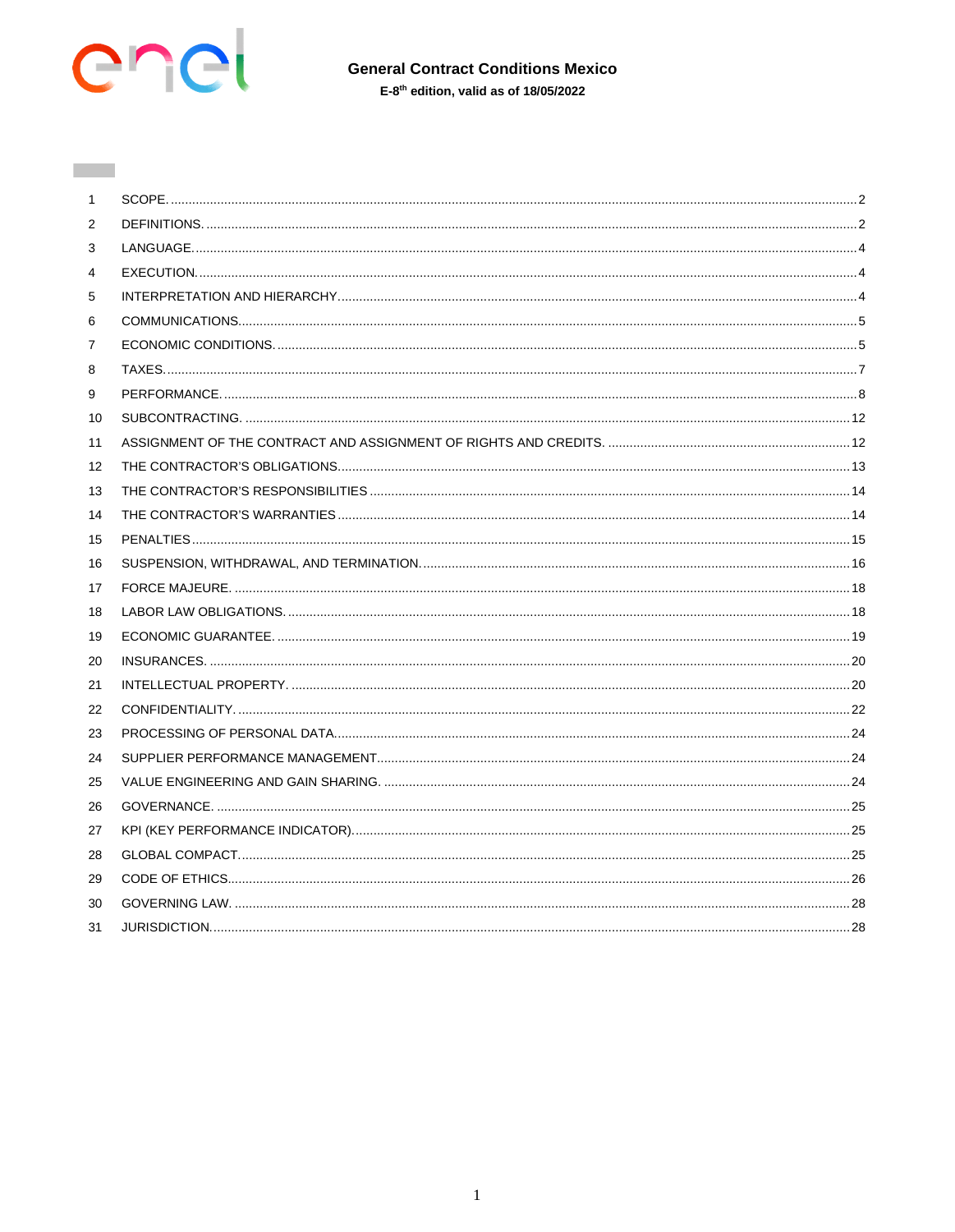

## <span id="page-1-0"></span>**1 SCOPE.**

1.1 These General Contract Conditions for Mexico (hereinafter the "General Conditions" or "General Part") regulate the contractual relationship between the companies belonging to the ENEL Group (hereinafter "ENEL") and its Contractors (hereinafter the "Parties") regarding the acquisition of materials, equipment, works and services. These General Conditions shall apply without prejudice to any other agreement to the contrary, taking into account the order of precedence set out in clause "INTERPRETATION AND HIERARCHY".

1.2 ENEL pursues a sustainable business model and places environmental, social and economic sustainability, together with innovation, at the center of its corporate culture, by implementing a development system based on the creation of value that is shared with all its internal and external stakeholders. ENEL pursues the achievement of the UN Sustainable Development Goals (SDGs), it has been a "Participant" member of the UN Global Compact since 2004 and, in 2020, it was confirmed as one of its LEAD companies, thanks to its adherence to the 10 founding principles on human rights, labor standards, environmental protection, and the fight against corruption.

ENEL is committed to boost social, economic and environmental sustainability, also through the contractual relationships with its suppliers.

The Contractor declares to know ENEL's principles on sustainable development, available at the following link <https://www.enel.com/company/our-commitment/sdg-onu>, and to share the same purposes.

1.3 The Contract (as defined below) shall specify the Website where these General Conditions may be consulted and ENEL shall send, upon request, an electronic/paper copy to those Contractors which cannot access the Website.

1.4 Any exception to these General Conditions proposed by the Contractor shall only be valid if made in writing and accepted by ENEL, and shall only apply to the relevant Contract, excluding any application thereof to any existing contract nor to any other future contract executed with the same Contractor.

#### <span id="page-1-1"></span>**2 DEFINITIONS.**

The following definitions, among others, shall apply to this document:

- **Shipping authorization:** document issued by ENEL, which entitles the Contractor to ship, in full or in part, the equipment or material covered by the Contract.
- **Dispatch Note:** document issued by the Contractor after completion of all the agreed procedures, informing ENEL that the equipment or material covered by the Contract has been shipped, in full or in part.
- **Agreed quality:** agreement established between ENEL and the Contractor according to which the Contractor undertakes a certain liability on the acquisition and guarantees a quality level previously agreed between the Parties.
- **Contractor**: natural or legal person (including groups) that executes with ENEL a contract for works, services, Specialized Services, Specialized Works and/or supplies.
- **Electronic signature:** digital signature system which, where applicable and in accordance with the relevant laws of each country, allows the verification of the identity of the Parties to the same extent of a handwritten signature, and which certifies any communication sent by the signatory and the source and integrity of an electronic document or a set of electronic documents.
- **Economic guarantee**: a first demand financial guarantee that the Contractor provides to ENEL to guarantee the accurate fulfillment of all the contractual obligations and the payment of the damages suffered as a result of a breach by the Contractor of its obligations in accordance with the amounts and the terms set out in clause 19.
- **Contractor's Warranties**: set of technical and commercial warranties on the materials and equipment purchased and/or the work or service agreed that the Contractor specifically undertakes toward ENEL to comply with.
- **Taxes**: any taxes or in general any other charge determined and levied by the competent Authority or the laws regulating a specific Contract, in accordance with the applicable regulations.
- **Inspector:** person or entity appointed by ENEL who carries out the inspection functions at any stage of performance of the Contract.
- **Order to Proceed:** notice by ENEL to the Contractor in which ENEL requires the Contractor to start the performance of all or part of the activities covered by the Contract, listed in the Notice to Proceed.
- **Final Acceptance Document**: document (such as a report) confirming final receipt and acceptance of the materials and equipment purchased, the works and services performed and the end of the Warranty Period.
- **Provisional Acceptance Document:** document (e.g. a report) which records:

1) the successful outcome of the inspection and the activities related to a specific equipment or material received from ENEL; this document also records any necessary modifications or corrections of deficiencies detected during the inspection and/or testing, or

2) the successful outcome of a works progress examination, the accurate performance or complete correction of the contractual service, as well as the compliance with technical standards and contractual clauses relating to the different phases of the activities under the Contract.

**Subcontract:** contract by which the Contractor entrusts the performance of part of the Scope of Contract to Subcontractors.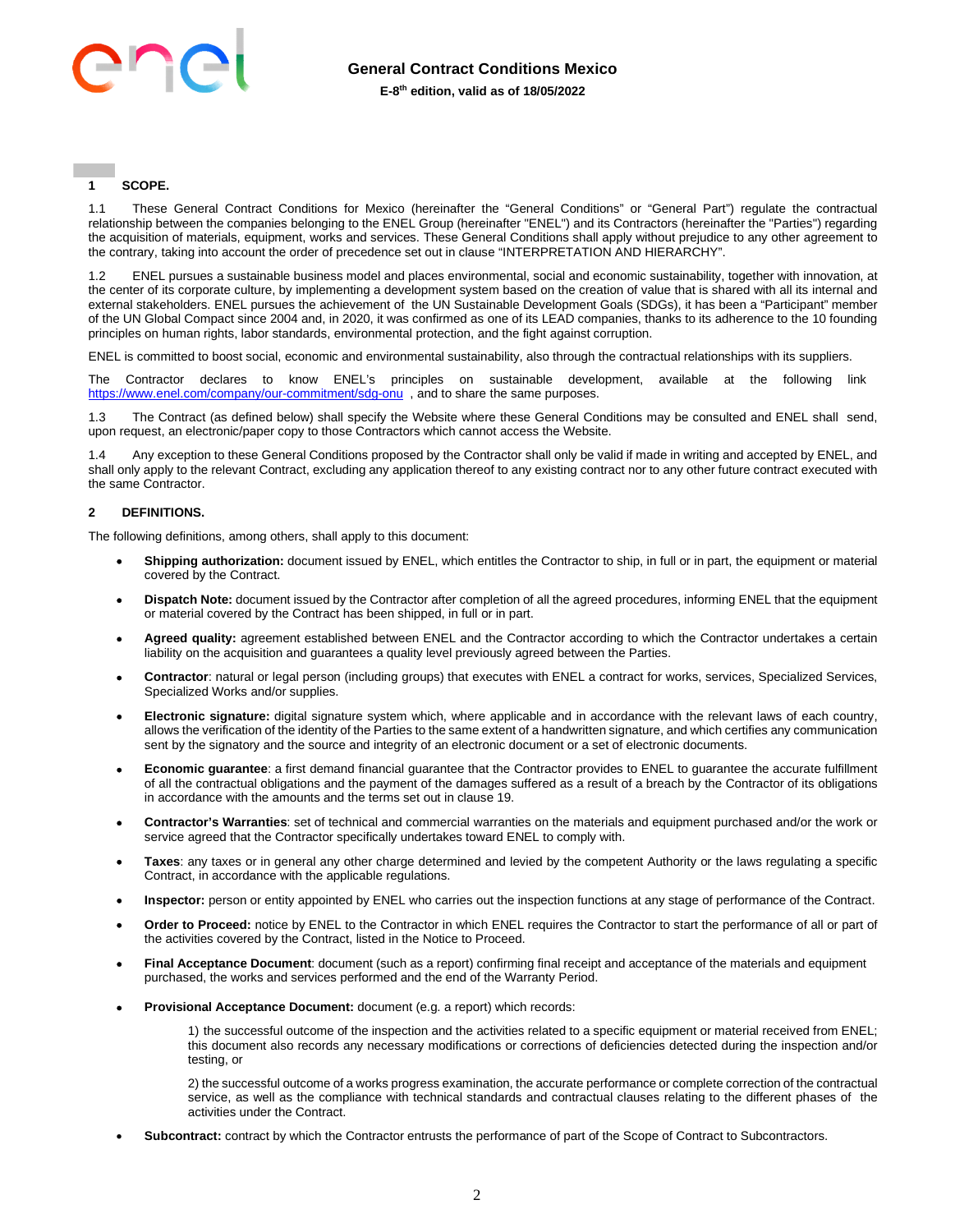

- **Contract**: set of contractual documents, as specified below, regulating, in writing, the rights and obligations of the Parties, as well as the terms and conditions for the acquisition of materials or equipment and the performance of works or the provision of a service or a specific Specialized Service:
	- 1. **Agreement ("Acuerdo Comercial")**: The document that includes the name and identification data of the Parties, specifies the scope and the duration of the Contract and provides other specific economic, administrative and regulatory terms. Furthermore, this document lists and refers to all the documents that form the Contract.
	- 2. **Particular conditions:** document providing the specific terms regulating a Contract.
	- 3. **Technical-economic documents:** 
		- Technical Specifications: document providing the technical requirements of the Contract.
		- **Consideration or Price List:** document that provides the consideration to be paid for the specific services performed by the Contractor, which may be grouped by category.
		- **Other additional documents:** other additional documents related to a specific Contract (e.g., description of the works and interventions; graphic and descriptive design print-outs; time schedule, etc.).

4. **Health, Safety and Environment Terms, and Health, Safety and Environment Essential Terms** (hereinafter, "**HSE Terms**"): document governing the health, safety and environmental obligations of the Parties under the Contract. The HSE Terms are available on ENEL Global Procurement website.

- 5. **General Conditions**: this document.
- Warranty Period: period of time during which the Contractor has to ensure the proper functioning of the goods or works, or that they are flawless and fit for their use.
- **Quality Control Plan**: document issued by the Contractor specifying the procedures, processes and resources that shall be used for the fulfillment of the contractual requirements.
- **ENEL Global Procurement Portal**: ENEL Portal accessible by the Contractors to operate with ENEL on-line.
- **Inspection Point Program**: document issued by the Contractor and approved by ENEL, specifying the different inspections, tests, trials or examinations to be performed.
- **Preliminary Acceptance:** procedures providing for the performance of the required tests or trials of the material, in the presence of ENEL's technicians or of the relevant authorized person or entity, as well as of the facilities of the Contractor, of its subcontractors or of any other entity agreed between the Parties.
- **Acceptance by Protocol:** review of the required test protocols, previously carried out by the Contractor, by means of which ENEL's technicians or the relevant authorized person or entity, approve the shipment of the material, or otherwise evaluate the results of such protocols by the Preliminary Acceptance.
- **Quality Assurance System**: system establishing the requirements to be met by the Contractor for the effective and proper performance of the Contract.
- **Affiliate**: in relation to any person, any other person who: (a) directly or indirectly controls, or is controlled by, or is under common control with, such person; or (b) directly or indirectly holds fifty percent (50%) or more of any class of voting shares or other interests in the share capital of such person; or (c) holds fifty percent (50%) or more of any class of voting shares or other interests in the capital directly or indirectly beneficially owned or held by such person, or (d) either holds a general partnership interest in such person or such person holds a general partnership interest in the other person. For the purposes of this definition, the word "controls" means the possession, either direct or indirect, of the power to direct or cause the direction of the management or policies of a person, whether through the ownership of voting securities or otherwise.
- **Completion Term**: period by which the Contractor undertakes to complete the Scope of Contract, as set forth therein.
- **Duration:** period of validity of the Contract set forth in the Agreement.
- **ENEL Group**: ENEL S.p.A. and its Affiliates.
- **Execution Date**: date on which the Contract enters in full force. Unless otherwise provided for by the Contract, such date corresponds to the date of signature by both Parties.
- **Final Acceptance**: acceptance by ENEL of the completion of the Scope of Contract, which takes place after any defects or deficiencies identified during commercial operations have been remedied.
- **Final Acceptance Date**: date when the Warranty Period ends upon Final Acceptance.
- **Governmental Authority**: any and all supranational, foreign, national, federal, state, county, city, municipal, local or regional authorities, departments, bodies, commissions, corporations, branches, directorates, agencies, ministries, courts, tribunals, judicial authorities, legislative bodies, administrative bodies, regulatory bodies, autonomous or quasi autonomous entities or tax authorities or any department, municipality or other political subdivision thereof.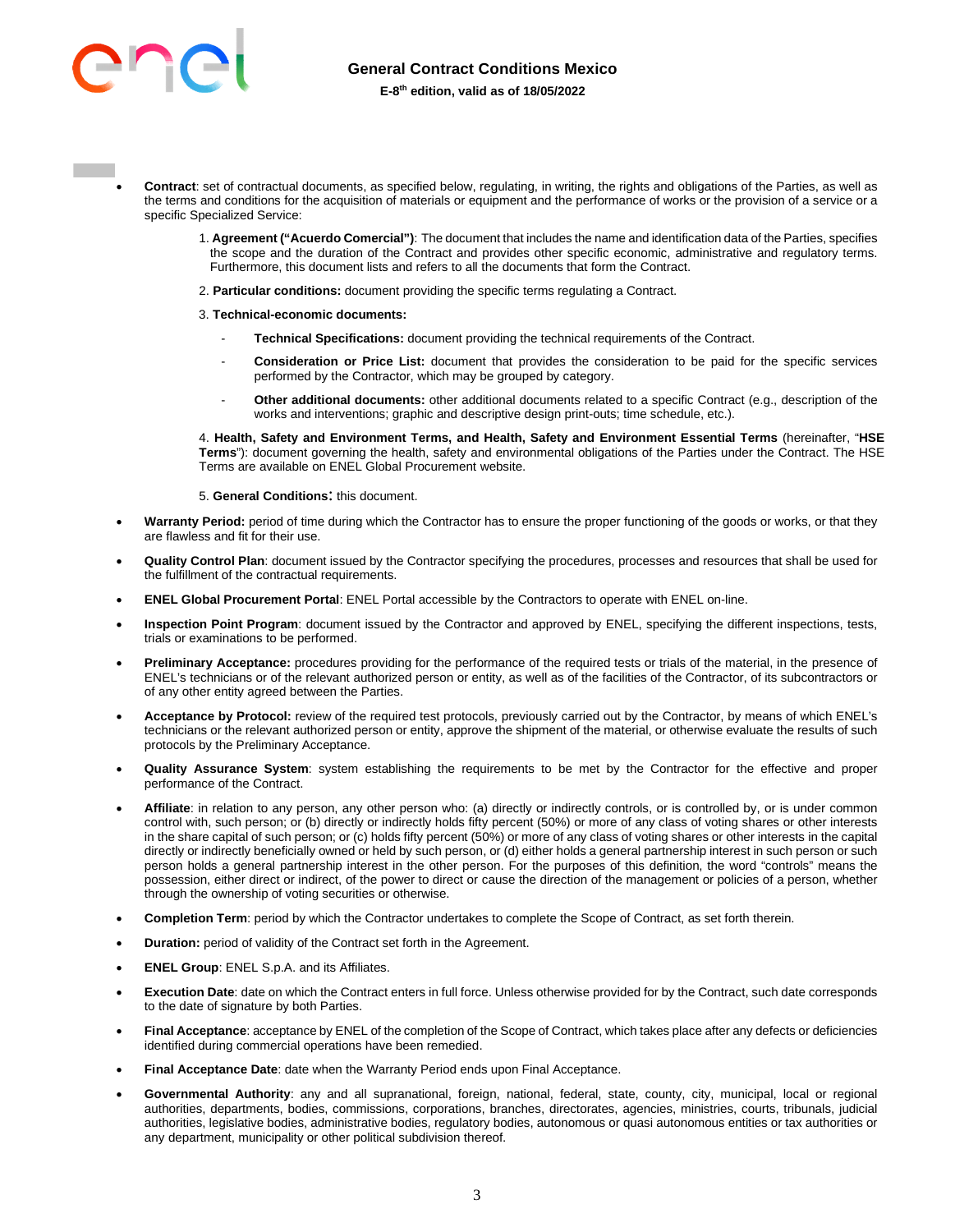

- Law: all legislation, statutes, ordinances, codes, rules, orders, decrees, regulations, judgments, injunctions, permits, licenses, authorizations of any legally established Governmental Authority, as the same may be amended, modified or repealed, applicable to the Contract and in force in Mexico.
- **Provisional Acceptance**: conditional acceptance by ENEL of the delivery of the Scope of Contract, which shall be verified or confirmed under operational conditions within an agreed period. Such acceptance shall be given upon occurrence, or declaration by ENEL, of the last of the following conditions: (a) completion of the Scope of Contract, (b) no defects exist, (c) all defects have been remedied; (d) the activities under the Scope of Contract have been completed and accepted for commercial purposes, if applicable, and (e) the Contractor has delivered all required documents to ENEL.
- **Provisional Acceptance Date**: date when the Warranty Period starts based on the Provisional Acceptance.
- **Scope of Contract**: all materials, equipment, works, services and/or Specialized Services defined in the Contract and/or in the Technical Specifications, which ENEL shall purchase from the Contractor under the Contract.
- **Specialized Services/Specialized Works**: are the services or works bringing together distinctive components or factors of the business carried out by the Contractor, which are supported by training, certificates, permits or licenses regulating the activity, equipment, technology, assets, machineries, risk level, average salary range and experience, and which provide added value to the beneficiary.
- **Subcontractor**: Person including the relevant employees and representatives who has executed a direct contract with the Contractor for the performance of part of the Scope of Contract relating to the provision of works and services.
- **Subsupplier**: Person including the relevant employees and representatives who supplies to the Contractor, either directly or indirectly, in full or in part, the materials and/or equipment required for the performance of the Scope of Contract.
- **Third Party**: any Person other than a Party.

## <span id="page-3-0"></span>**3 LANGUAGE.**

- 3.1 The language of these General Conditions is English.
- 3.2 Notwithstanding the foregoing, any amendment or supplement to the Contract shall be made in writing.

## <span id="page-3-1"></span>**4 EXECUTION.**

4.1 The Contract shall be executed after its signature. By signing the Contract, including by electronic signature, the Contractor declares its full and unconditional acceptance of the same.

4.2 The Contract shall not be renewed automatically nor shall be subject to tacit extensions. Any additions and/or subsequent additional contractual terms, or deletions of contractual clauses provided in a given Contract, shall not amend the General Conditions and shall be limited to the Contract concerned.

4.3 In case of Contracts executed by ENEL with the Contractor for the benefit of two or more companies of the ENEL Group, the Contract shall be executed between the companies of the ENEL Group which actually receive the relevant service, work or supply and the Contractor or its affiliates or associated companies or permanent establishments located in the same country of the relevant ENEL Group company.

## <span id="page-3-2"></span>**5 INTERPRETATION AND HIERARCHY.**

5.1 In the case of any conflict or incompatibility among the contractual documents, the priority and prevalence shall be determined according to the following order:

- 1. **Agreement**;
- 2. **Particular Conditions** (if any);
- 3. **Technical-economic documents** (Technical specifications, Consideration list or Price list, any additional documents);
- 4. **HSE Terms**.
- 5. **General Conditions.** In any case, should a conflict arise between the contractual documents and the mandatory provisions of Law regulating the Contract, the latter shall prevail.

5.2 Without prejudice to clause "Governing Law", should any doubts or conflicts arise on the interpretation of a Contract, they shall be amicably settled by the Parties, in accordance with the scope and purpose of the Contract and in compliance therewith.

5.3 A Party shall not be considered as waiving any right, power or claim arising from the Contract, unless such waiver is explicitly declared in writing to the other Party. The waiver of a right, power or claim shall not imply a waiver of any future right, power and claim, including if they are of the same nature.

5.4 The Contract includes all the covenants and agreements concluded between the Parties. If any provision of the Contract becomes invalid, such invalidity shall not affect the remaining provisions, which shall remain in full force and effect and may be applied without taking into account the invalid provision. The Parties, taking into account the scope of the Contract and by mutual agreement, shall seek to amend the invalid provision in such a way that it complies as much as possible with its original purpose.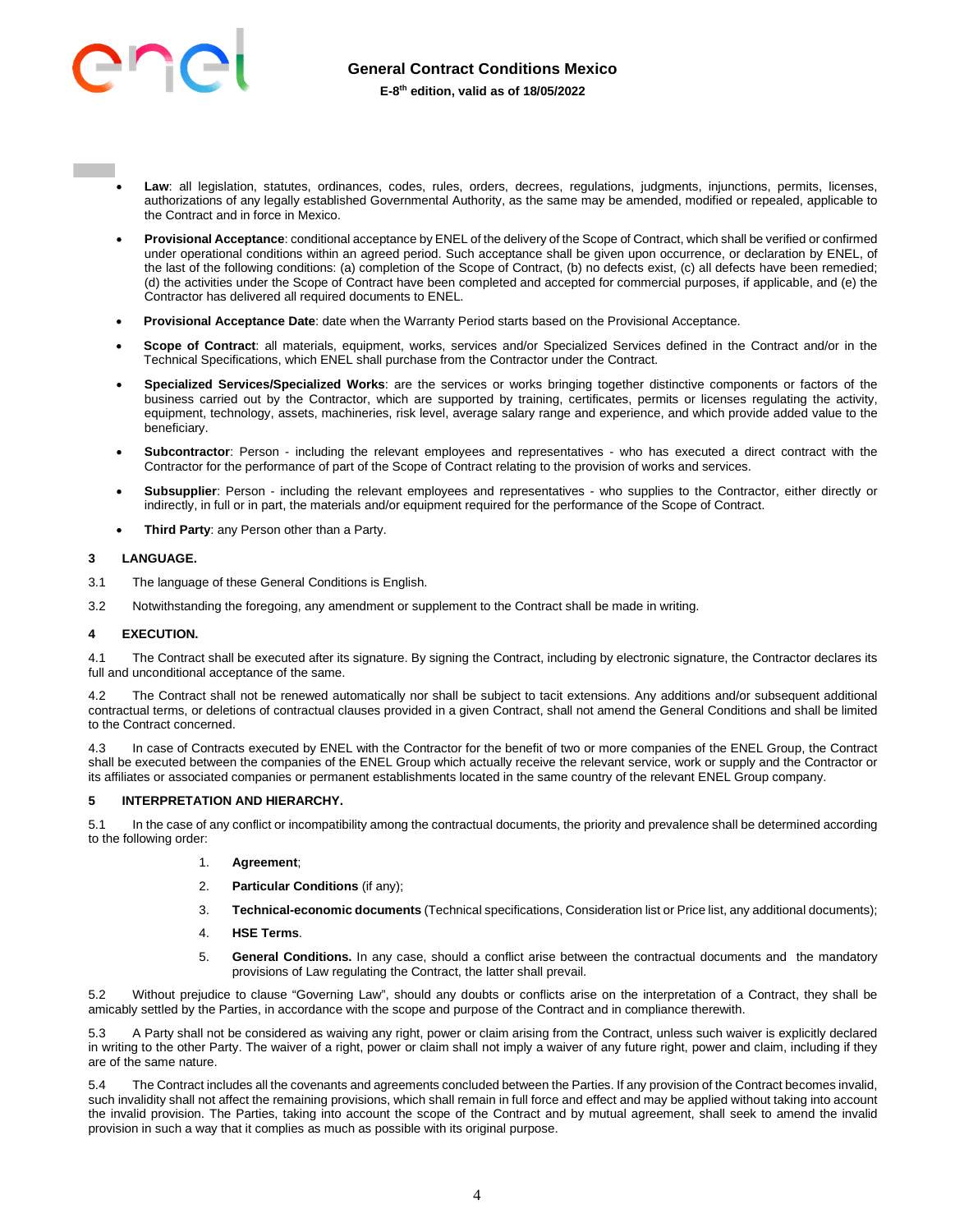

5.5 Caption and headings shall not limit, amend or modify the meaning of the Contract. Nothing in this Contract shall be construed as establishing a joint venture, a partnership or any other type of *de jure* or *de facto* business association or partnership between the Parties, nor any other type of joint venture or joint organization.

## <span id="page-4-0"></span>6 **COMMUNICATIONS.**

6.1 Any communications between the Parties shall be made in writing, at the addresses specified and according to the terms specified in the Contract. In the case of any change of the addresses for notifications, the interested Party shall inform the other Party and such change shall be effective after forty-eight (48) hours from such notification. In the case of any failure to send such notification, communications shall be deemed effective if sent in the agreed manner to the addresses or e-mails referred to in the Contract.

6.2 The Parties may use electronic means to exchange documents relating to the Contract. Unless otherwise expressly specified in the Contract, electronic means may be used, provided that they allow the proper tracking of any communication.

6.3 The Contractor undertakes to comply with and promptly give effect to all the communications received from ENEL, without any further formalities.

## <span id="page-4-1"></span>**7 ECONOMIC CONDITIONS.**

#### **7.1 Price.**

7.1.1 The price of the Contract is the consideration agreed for the acquisition of materials and/or equipment and/or for the performance of works or services, that takes into account the total value of the Contract. The price of the Contract includes all the items required for the proper performance of the agreed contractual services and everything that has to be provided or performed by the Contractor, including all the required costs or expenses, except for the services and items that have been explicitly excluded and the taxes imposed by Law ("Contract Price").

7.1.2 Notwithstanding the changes of the Contract Price expressly provided for by the Contract, the Contractor represents that duly investigations were carried out and acknowledges each and all the conditions and circumstances that affect, or may affect, the Contract Price (including, without limitation, the nature and characteristics of the work to be performed; the location and the prevailing environmental, seismic and weather conditions of the site where the services and/or works shall be carried out; the presence of other contractors and Subcontractors or other installations in such site; the soil and subsoil conditions; the topographic conditions; the local practices, the codes, and the existing locations and installations, where applicable; the general working conditions of the site where the services and/or works shall be carried out, as well as of other places and access routes; the surface conditions; rights and permits, etc.) and the Contractor acknowledges that the Contract Price has been deemed sufficient in accordance with such conditions and circumstances and hereby waives any right to claims for an increase in the Contract Price due to these conditions and circumstances.

7.1.3 All the prices shall be detailed in the Contract in the form specified therein and, however, the Parties agree that:

- The Price includes all the services and/or works required for their performance, as well as the applicable taxes, the costs of economic guarantees, insurances and other guarantees.
- ENEL shall not pay for any material, equipment, work or service not included in the Contract if their execution has not been previously offered by the Contractor, in writing and expressly specifying the relevant price, and accepted, in writing, by a duly authorized ENEL's representative.
- The Contractor shall bear any additional freight, packing and delivery cost and other expenses due to a failure to comply with the delivery and shipping terms set out in the Contract, unless otherwise specified the Contract.

## **7.2 Modification of prices.**

7.2.1 Prices are fixed and firm. Any modification of the prices may only be made if provided for by the Contract or required by the Law.

7.2.2 In the latter case, it shall be proven: (i) that the modification is due to a change in the Legal System or a material change in the working conditions, occurred after the signature of the Contract, causing an unfair enrichment of one of the Parties, (ii) that the change is due to extraordinary and unpredictable events, not attributable to the Parties, which create a hardship in relation to the agreed service and makes its performance unduly burdensome or disastrous, (iii) that this situation was not foreseeable upon execution of the Contract, also for an experienced Contractor. The changes in the tax or social security legislation shall not constitute grounds for the application of this clause and, thus, no price change shall be allowed.

7.2.3 The Party invoking the modification may request to the other Party a review of the contractual terms, within fifteen (15) working days from receipt of the relevant notification, and for this purpose one of the events specified above shall be proven in writing. If the other Party deems that no Price adjustment is required, it shall inform the Party invoking the modification and the Contract shall keep its normal course of action, but the Party invoking the modification may activate the dispute settlement procedure in accordance with the contractual provisions.

#### **7.3 Invoicing.**

7.3.1 Before issuing an invoice, the Contractor shall require ENEL's express written authorization, which shall not be unreasonably withheld or delayed.

7.3.2 Invoices shall be valid and accepted by ENEL if they include all the information specified in the Contract and in the applicable regulations and provided that the contractual activities have been properly performed. Any invoice not specifying the relevant Contract number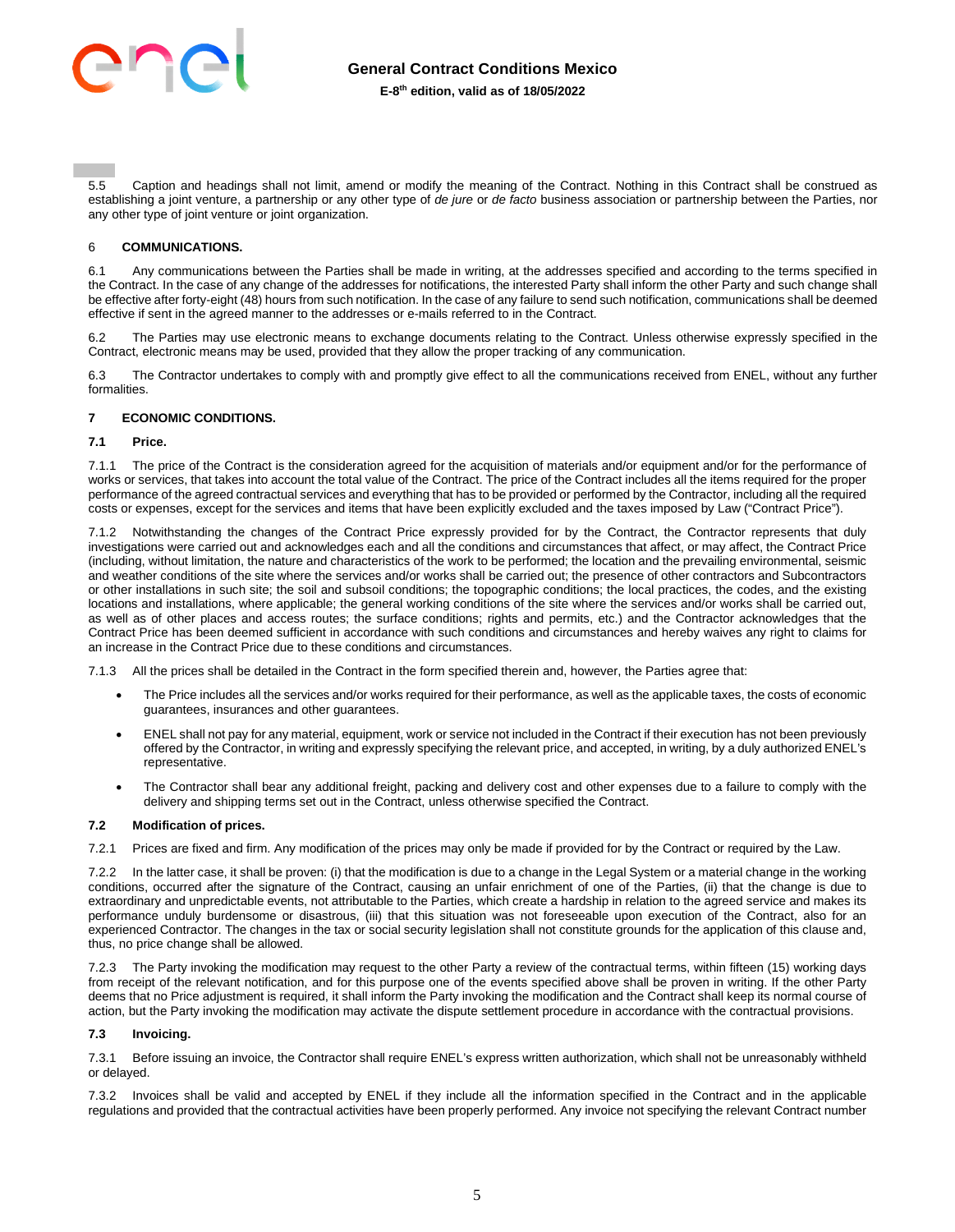

shall not be accepted nor taken into account for the determination of the date of receipt. Invoices shall not contain erasures or amendments and shall meet all the tax requirements set out by the applicable law.

7.3.3 With reference to clause 4.3, in the event that the Scope of Contract is performed by an Affiliate or an associated company or a permanent establishment of the Contractor in the country where the ENEL Group companies are established, invoices shall be issued by such Affiliate, associated company or permanent establishment.

7.3.4 Unless otherwise set out in the Contract, invoices shall be issued in the currency specified in the Contract.

7.3.5 If the Contract allows for invoices in multiple currencies, each invoice shall be issued in just one currency.

7.3.6 In the event that the Contract allows for invoices in a currency different from the Contract currency, to convert the amount of the invoice from the Contract currency into the different currency the exchange rate applicable as at the Execution Date shall apply.

7.3.7 ENEL may reject any invoice within ten (10) working days from the date of receipt. In this case, the Contractor shall re-issue the invoices and submit the additional documents with the relevant adjustments. The Parties shall keep full and accurate copies of the billing records, including data collected, documents and presentations, as well as all the invoices and the statements of account.

7.3.8 If ENEL challenges any item of the Contractor's invoice and/or statement of account, for causes other than those specified above, ENEL may request clarifications on the invoice and/or statement of account and the following shall apply:

- a) ENEL shall send a written clarification notice to the Contractor within ten (10) working days after invoice submission, specifying in such document the disputed amount and the relevant grounds for denying payment.
- b) The Contractor shall reply to ENEL within ten (10) working days after the clarification notice referred to above and, where required, the Contractor undertakes to take all appropriate measures and make any reasonable efforts to collect the information required to provide the clarification requested by ENEL.
- c) If, according to the Contractor, the grounds specified by ENEL for denying the payment are justified, the Contractor, within five (5) working days from the receipt of the clarification notice, shall re-issue the invoice and/or statement of account with the relevant adjustments, and the payment period shall restart from the date of receipt of the new invoice.
- d) If according to the Contractor the grounds specified by ENEL for denying the payment are not justified, the Contractor shall inform ENEL in writing thereof within five (5) working days after receipt of the clarification notice, specifying the reasons for rejecting ENEL's request.
- e) If ENEL agrees with the rejection specified in paragraph d) above, ENEL shall make the payment in accordance with the terms of this clause. Otherwise, ENEL shall inform the Contractor, so that such request may be submitted immediately on the next working day and settled by the representatives of the Parties, or their designees.
- f) The representatives of the Parties, or their designees, shall be informed within ten (10) working days following its submission, of the grounds for the clarification request and they shall make their best effort to reach an agreement upon the terms for the settlement of this clarification, and where no agreement may be reached, the discrepancies shall be settled in accordance with the terms set out in these General Conditions or in the Contract, and the Parties shall be entitled to require their fulfillment.

7.3.9 All invoices shall be submitted to ENEL through ENEL's systems, that ensure data integrity as well as the unambiguous attribution of the document to the issuer.

7.3.10 In the event that ENEL Global Procurement Portal is not available or the Law does not allow electronic invoicing, invoices shall be delivered to ENEL in hard copy (original) at the address specified in the Agreement.

7.3.11 ENEL may dispute, in good faith, the accuracy of any invoice or invoice adjustment, issued under this Contract due to arithmetical or computational errors within twelve (12) months from the issue of such invoice, or invoice adjustment. If ENEL challenges an invoice, in full or in part, or in the case of other claims or adjustments arising under this clause, the payment of the undisputed part of the invoice shall be made on its due date, and the Contractor shall be notified of the objection. Any invoice dispute or invoice adjustment shall be made in writing and specify the reason for the dispute or adjustment.

## 7.4 **Payment conditions.**

7.4.1 ENEL shall make all payments by bank transfer on the account specified by the Contractor in the Contract, within sixty (60) working days, or another term set out in the Contract, from the receipt by ENEL of: i) the invoice, ii) the supporting documents of the invoice, where required, and iii) provided that the invoices are not subject to clarification notices and/or corrections and/or iv) that any dispute in relation thereto has been settled. In the case of foreign payments, the charges for the bank transfer shall be borne by the Contractor.

7.4.2 To this end, the Contractor undertakes to notify its full bank details to ENEL. The Contractor shall promptly inform ENEL of any change to its fiscal or general details (such as: VAT Number/Tax ID, address, business name, etc.) and any change to its ownership/corporate structure. Failure to communicate the information specified above may result in the suspension of payments of the invoices containing outdated data.

7.4.3 Exceptionally, ENEL may accept other legitimate and valid means of payment, in accordance with the Law.

7.4.4 The payment of the invoiced price shall not imply that ENEL has acknowledged the proper performance of the Contract by the Contractor or that ENEL has waived its rights and claims against the Contractor, expressly reserving the right to enforce them, without prejudice to any payment made.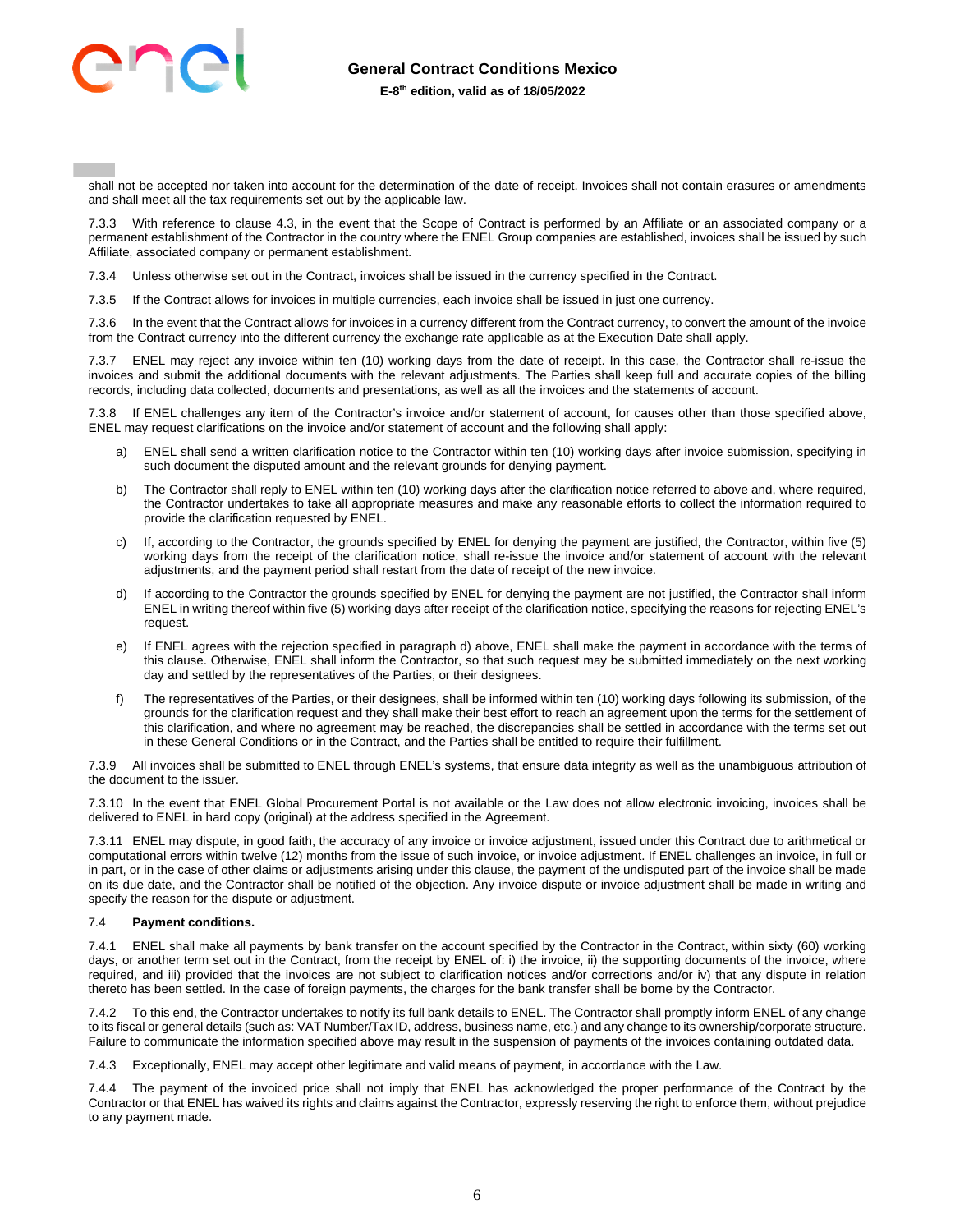

7.4.5 ENEL may, in compliance with the Law and with the terms and conditions set out in the Contract, withhold and suspend payments due to the Contractor, even if they are due and payable.

7.4.6 In the case of a delayed payment by ENEL, if such delay is imputable to ENEL, default interests shall be payable to the Contractor in accordance with the contractual and legal provisions.

All payments made before the Provisional Acceptance, in accordance with the provisions of the Contract, shall be construed as advance payments on the final price. If no performance guarantee has been provided, the Contractor, simultaneously with each payment, shall deliver to ENEL an economic guarantee, complying with the requirements of the Contract, guaranteeing such payments.

#### **7.5 Payments Deferment.**

7.5.1 Without prejudice to the provisions of clause 7.4, "PAYMENT CONDITIONS", ENEL reserves the right to propose a deferment of the payment terms to the Contractor. The Contractor shall have the right to accept or refuse the abovementioned deferment proposal.

7.5.2 If the Parties agree to defer the payment terms:

- Unless otherwise provided for by the General Conditions, the new payment terms and conditions agreed between the Parties and specified in the Contract shall apply;
- ENEL shall pay to the Contractor a deferral charge, calculated on the basis of the reference market interest rate (e.g. US Libor, Euribor) recorded on the day of issue of the relevant invoice, plus a spread for the period between the original due date set out in the General Conditions and the agreed deferred due date.

7.5.3 Deferral charges, determined as above, shall be paid by ENEL together with the amount of the relevant deferred invoice. It is understood that in the event of a delayed payment in respect of the agreed deferred due date, ENEL shall pay the default interests set out in the General Conditions.

## <span id="page-6-0"></span>**8 TAXES.**

8.1 The Parties shall fulfill all their tax obligations as well as their tax and social security payment obligations. While paying Contractors for the goods, works, services received, ENEL shall apply a withholding in accordance with tax and social security contributions legislation (with fiscal effect) applicable in the Contractor's country of residence and/or pursuant to any other law applicable to the Contract.

If any of the Parties during the term of the Contract falls within the scope of the provisions of section 69 of the Tax Code of the Federation, or any other provisions replacing it, and its name, business name or legal form is published in the unreliable taxpayers list of the Tax Administration Service ("Tax Breach Publication"), the following procedure shall apply:

- a) the breaching Party shall notify the other party within ten (10) calendar days after the Tax Breach Publication of its tax situation and specify the grounds for its inclusion in such list.
- b) the breaching Party shall have thirty (30) calendar days from the Tax Breach Publication to regularize its tax situation and shall deliver to the other party the certificate of successful tax compliance (fulfillment of the obligations set out in section 32 D of the Tax Code of the Federation) issued by the competent authority. Furthermore, the breaching Party shall provide, by means of its legal representative, a declaration certifying the accurate fulfillment of its tax obligations, attaching the relevant supporting documents.
- c) if the breaching Party fails to regularize its tax situation within the term set out in letter b) above, such Party shall request in writing to the other Party an extension of the term, specifying the applicable reasons and attaching the documents certifying the regularization procedure existing before the tax authority, as well as any other suitable supporting document related thereto. If the breaching Party does not receive a written reply by the other Party, within five (5) calendar days from its request, granting the extension, this shall be construed as a denial of the extension of such term.
- d) if the breaching Party fails to provide to the other Party suitable documentary evidence of the regularization of its tax situation within the terms set out in this clause, the affected Party may terminate the Contract by written notice and with immediate effect, without any need for a judicial resolution nor any liability arising on such Party under the Contract, and the breaching Party shall compensate any damage or loss caused.

If any of the Parties, during the term of the Contract, falls within the scope of the provisions of section 69 B of the Tax Code of the Federation, or any other provisions replacing it, and its name, business name or legal form is published in the list of taxpayers invoicing feign operations ("Feign Operations Publication"), the relevant Party shall notify in writing the other Party, within two (2) calendar days after the Feign Operations Publication, of its tax situation and specify the grounds for its inclusion in such list, attaching a copy of the document by which the competent authority notified the grounds for its inclusion in the list of taxpayers invoicing feign operations. The affected Party may terminate the Contract by written notice and with immediate effect, without any need for a judicial resolution nor any liability arising on such Party under the Contract, and the breaching Party shall compensate any damage or loss caused, including, without limitation, any amount paid for updates, surcharges, fines, etc.

If any of the Parties, during the term of the Contract, decides to erase or modify a digital tax receipt issued to one of the Parties, the following procedure shall apply ("DTR Procedure"):

a) Prior to erase or modify the digital tax receipt from the digital platform of the Tax Administration Service, the relevant Party shall immediately inform in writing the other Party of the grounds for the erasure or modification of the digital tax receipt.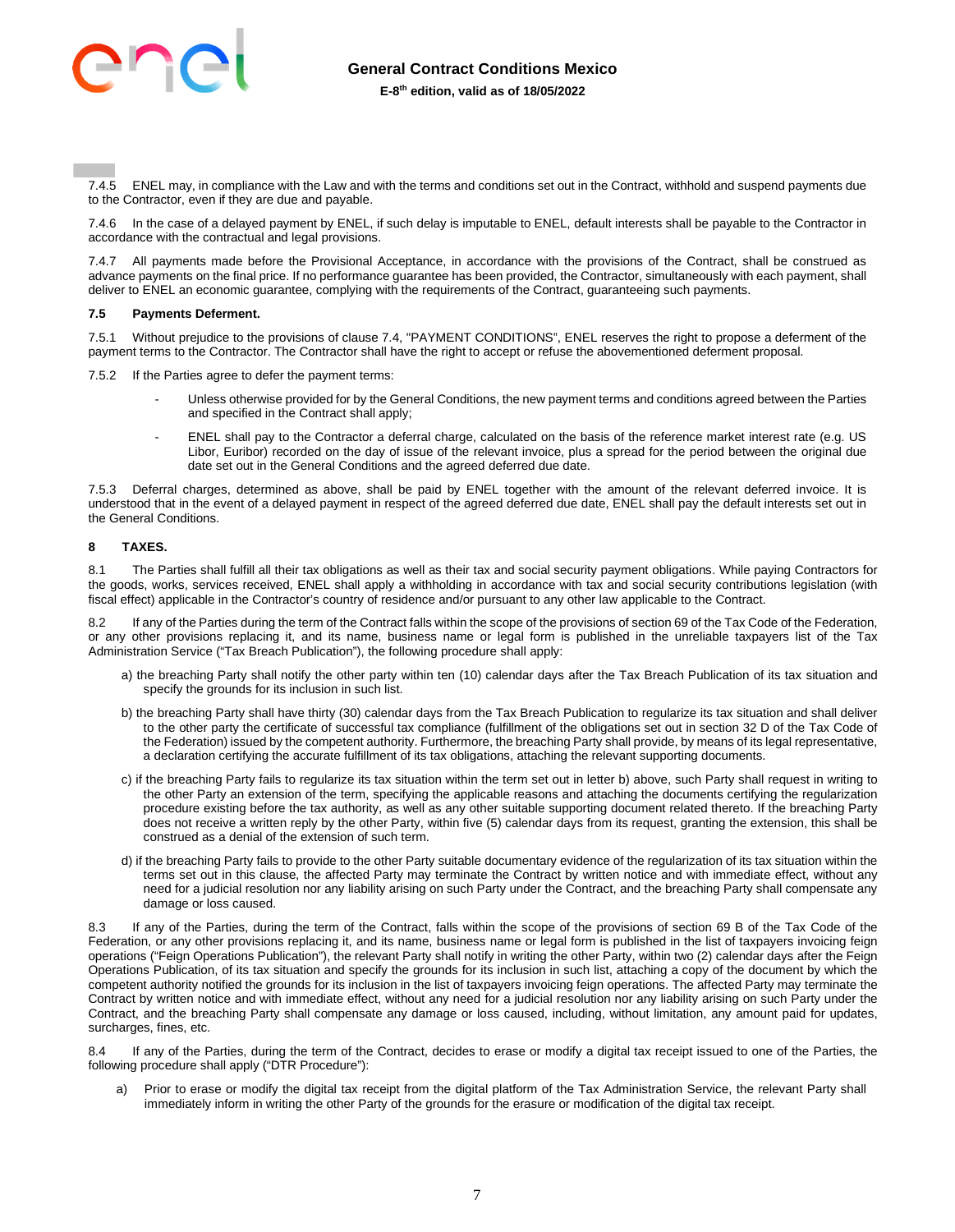

- b) After receiving the notification, the Party which erased or modified a digital tax receipt shall follow the procedures set out by the Mexican laws and the administrative regulations of the Tax Administration Service.
- 8.5 If the Party erasing or modifying a digital tax receipt fails to apply the DRT Procedure,

8.6 such Party shall compensate the damages and losses suffered by the other Party due to this breach, including, without limitation, any amount paid for updates, surcharges, fines, etc.

8.7 The Parties mutually undertake to fulfill all the obligations, deal with all the formalities and provide all the documents required for the correct settlement of taxes, including withholdings and other obligations applicable to the Contractor, in compliance with the procedures set out by the Law. Likewise, the Parties undertake to cooperate in order to obtain any exemptions or other tax benefits applicable to the Contract. If, due to a lack of diligence or any other cause imputable to the Contractor, ENEL loses its entitlement to a tax benefit, ENEL may deduct the amount of such tax benefit from the amount due to the Contractor.

8.8 Should any treaty between the Contractor's country of residence and the country of residence of the ENEL Group companies be in force for the avoidance of double taxation, and the Contractor claims the application of the provisions of such treaty, the Contractor shall provide its certificate of tax residence (or any other declaration, statement or certificate required for the application of the treaty against double taxation) to ENEL, in order to assess the nature of the income according to the treaty against double taxation. The Contractor shall consider the current interpretation of the country where the ENEL Group companies are located. This certificate is originally valid for one year, unless the laws of the country where the ENEL Group companies are located establishes a shorter period. In any case, upon expiry of each certificate, the Contractor shall provide another valid certificate.

If ENEL applies any deduction to the payments due to the Contractor, and upon the Contractor's request, ENEL shall issue a document certifying the deductions applied, as well as the amounts paid and the amounts withheld.

8.10 If materials or equipment are sent from abroad, taxes shall be paid as follows:

- a) The Contractor shall pay all taxes and charges applicable to goods in the country of origin, as well as those applicable in the countries through which said goods have transited until final delivery, plus all the taxes charged in the country of destination which are payable as a consequence of the economic benefits resulting from their sale.
- b) The Contractor shall also pay import duties and taxes, or their equivalent in the country of destination, as well as other official customs charges on the imported materials and/or equipment, unless otherwise agreed with ENEL.

8.11 Taxes on national materials or equipment shall be paid either by ENEL or the Contractor, according to the provisions of the applicable law.

## <span id="page-7-0"></span>**9 PERFORMANCE.**

#### **9.1 Introduction.**

9.1.1 ENEL reserves the right to verify and monitor the Contractor's proper performance of all obligations under the Contract and of all the instructions given by ENEL, as well as the Contractor's proper and correct performance of all the activities required for the proper execution of the Contract in accordance with the terms and conditions set forth in the Contract.

9.1.2 ENEL undertakes to provide, upon the Contractor's request, all necessary information for the performance of the contractual activities. If ENEL provides inadequate or incomplete data, the Contractor undertakes to point out any missing information to be integrated by ENEL.

9.1.3 Where required by the Contract, the Contractor shall appoint and maintain throughout the accomplishment of the contractual activities one or more representatives fully empowered to discuss technical and economic matters, with particular reference to occupational health and safety, work-related social obligations and respect for the environment. Such representative shall be in charge of monitoring the Employees and the Specialized Services.

9.1.4 ENEL reserves the right, during the performance of the Contract, to request to the Contractor the replacement of such representative(s) with just cause. In such a case, the Contractor shall replace the representatives within ten (10) working days, except as otherwise provided for by the Contract. For this purpose, ENEL may, at any time throughout the term of the Contract, send written recommendations to the Contractor in relation to the Specialized Services required; however, ENEL may not give direct instructions to Employees. The Contractor shall implement the measures required to comply with these recommendations.

9.1.5 Without prejudice to ENEL's right to terminate the Contract, if as a result of the tests and inspections carried out, ENEL assesses, by any means and at its own discretion, that the Contractor failed to perform to any extent the subject of the Contract (including errors or inaccuracies), the Contractor shall remedy at its own expenses such breach, without affecting the dates established in the Contract in any way whatsoever.

9.1.6 If the subject of the Contract is the provision of Specialized Services, the Parties agree that all the human resources involved in their provision shall be employees exclusively depending on and reporting to the Contractor (the "Employees").

9.1.7 Pursuant to the provisions of section 15-A of the Social Security Law, a list of the Employees in charge of providing the Specialized Services shall be attached as an **Annex**; should any change in the information submitted occurs, the Contractor shall notify ENEL thereof and deliver an updated version of the **Annex**.

9.1.8 ENEL, throughout the term of the Contract, shall be entitled to verify the Contractor's compliance with all the legal provisions applicable to the Employees on occupational health, safety and environment, as well as its fulfillment of all the tax, employment and social security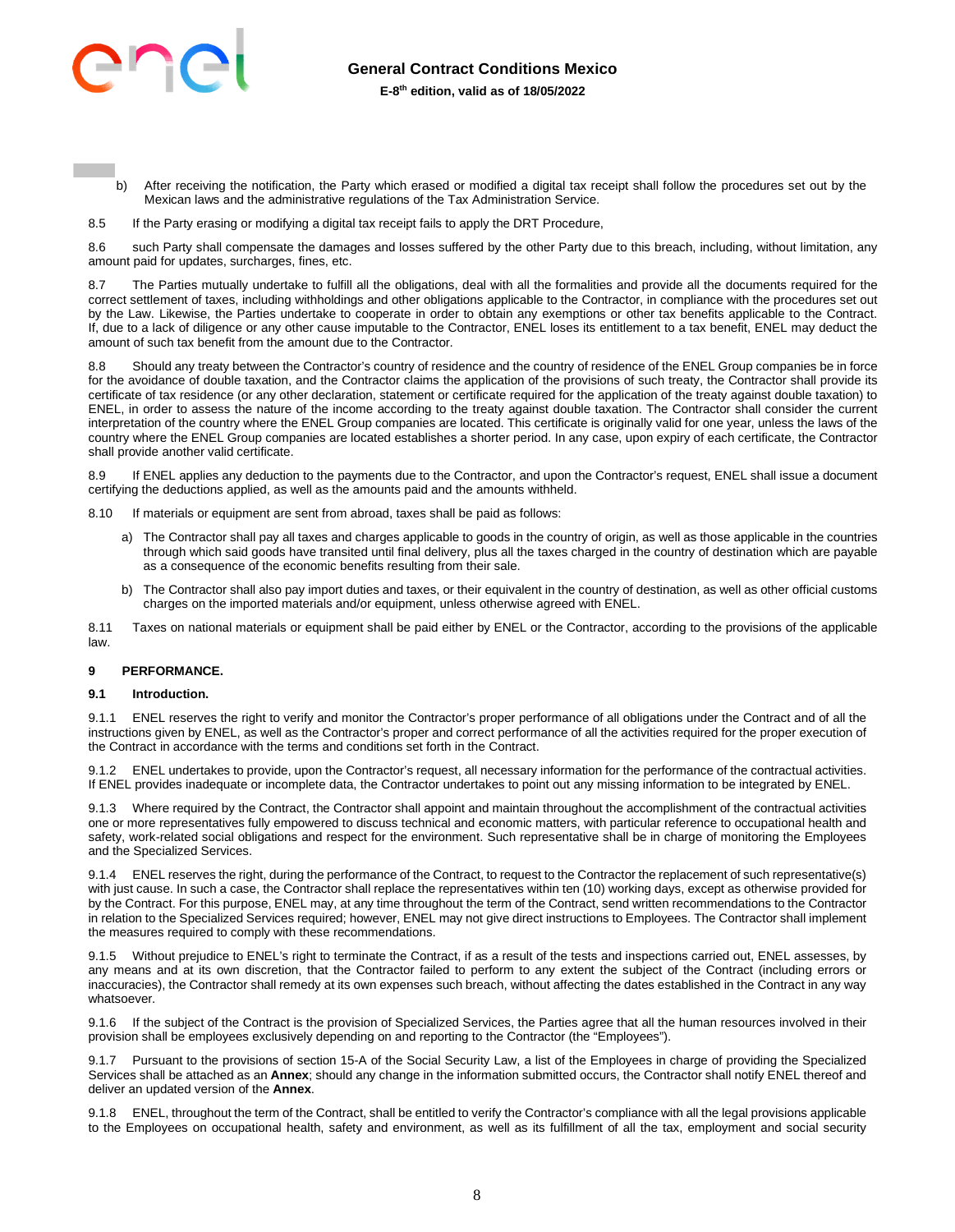

obligations applicable to the Contractor. Accordingly, the Contractor agrees to allow ENEL to carry out all the inspections and verifications that ENEL deems suitable to verify the Contractor's compliance with the applicable laws.

9.1.9 Furthermore, ENEL may request in writing any information related to the fulfillment of the obligations set out in this clause or by the applicable laws, or with the cost of the Specialized Services, as well as any additional information on any tax, labor or social security requirement, and the Contractor shall provide such information within 5 (five) calendar days from the date of request.

9.1.10 ENEL's right to verify the information specified in this clause, as well as the Contractor's obligation to provide the relevant information to ENEL within the specified terms, shall be effective for additional 5 (five) years from the date of termination of the Contract.

## 9.2 **Inspection, tests and/or verification (checks)**

9.2.1 At any time throughout the Duration of the Contract and subject to reasonable advance notice, the Contractor shall grant access to ENEL's personnel and/or the personnel of other Third Parties appointed by ENEL for this purpose (excluded the Contractor's competitors) to its premises and warehouses, and shall ensure that its Subcontractors and Subsuppliers do the same, in order to verify the performance of the Scope of Contract, including the manufacturing and test phases, as well as the progress of the activities.

9.2.2 In carrying out the aforesaid inspections/tests, ENEL and/or Third Parties' personnel shall comply with the relevant facility policies and the Contractor shall be authorized to restrict ENEL's access to its intellectual property and/or confidential information, expressly classified as such in the Contract, provided that the Contractor shall always grant ENEL access to all the information required to properly perform the inspections/checks/controls.

9.2.3 At its own discretion, ENEL shall be entitled to carry out any additional inspections/tests to those specified in the Contract. If the results of inspections/tests are successful, the relevant costs shall be borne by ENEL; if the results are unsuccessful, the costs of these inspections/ tests shall be borne by the Contractor.

9.2.4 As an alternative to the physical access to premises and warehouses, upon ENEL's request, the Contractor and its Subcontractors shall enable and facilitate the performance of remote inspections/tests. The Contractor, or its Subcontractors, shall make available the connection system (e.g., video conference, smart glasses, web cam, etc.) and enable the video streaming of the inspections/tests, as well as the documents review and the interaction among local and remote attendees.

9.2.5 Without prejudice to ENEL's right to inspection, the Contractor shall carry out, on its own, all the inspections/tests required by the Contract and/or by the Law and the technical standards. The Contractor shall notify in writing to ENEL the date of such inspections/tests, at least fifteen (15) working days in advance, to allow ENEL and/or Third Parties to attend them. Regardless of the attendance by ENEL's personnel and/or Third Parties, the Contractor shall notify to ENEL the results of the inspections/tests and record these results in the relevant certificates or protocols.

9.2.6 ENEL shall receive the component type certificates before the start of manufacturing. If the type certificates are not available before the start of manufacturing, the Contractor shall submit to ENEL a detailed schedule of activities aimed to obtain the relevant certificate, provided that in any case, the final document shall be submitted to ENEL no later than the component delivery. ENEL reserves the right to attend any step of the certification process.

9.2.7 The component type certificate shall comply with technical specifications; in the case of any deviation, the type certificate shall be updated accordingly.

9.2.8 The Contractor may not start or stop any manufacturing, construction or assembly stage, nor ship materials, before the inspections and tests have been successfully completed, if preventive inspections and tests are required, or before ENEL provides its express consent in writing, or in the event that ENEL does not provide any indications to the contrary within ten (10) days after the Contractor has notified the performance of the inspections and tests.

9.2.9 Successful completion of any inspection, test or check, does not automatically imply the Contractor's proper fulfillment of the requirements, nor its approval by ENEL, and does not relieve the Contractor from any liability.

9.2.10 Failure by ENEL to file a claim in relation to the performance of the contractual services, including after completion of the aforementioned inspection and control activities, shall not be construed as a limitation of the Contractor's liability in the case of any breach of the contractual obligations, including if such breach is assessed at a later stage.

9.2.11 If the results of the inspections, tests or checks carried out show any breach of the provisions of the Contract, ENEL may request the replacement or restoration of the defective equipment or works, at the Contractor's expenses and no cost arising therefrom shall be borne by ENEL. If ENEL requires the replacement of materials, these shall be properly identified and the Contractor may not use them for the performance of the contractual activities.

9.2.12 The duration and the conditions under which the inspections, tests and trials shall be carried out may not be invoked by the Contractor as a reason or justification for deferring the delivery date set forth in the Contract, except if the delay in their performance is solely due to ENEL and such delay is not covered by the provisions of the Contract.

#### 9.3 **Delivery and acceptance.**

## **9.3.1 Introduction.**

9.3.1.1 Deliveries, including partial deliveries, shall be made in accordance with the dates or deadlines set out in the Contract.

9.3.1.2 If the Contract does not specify a completion date and only the period of performance or delivery are set out, such period shall be effective as of the starting date of the performance of the subject of the Contract or from its date of signature.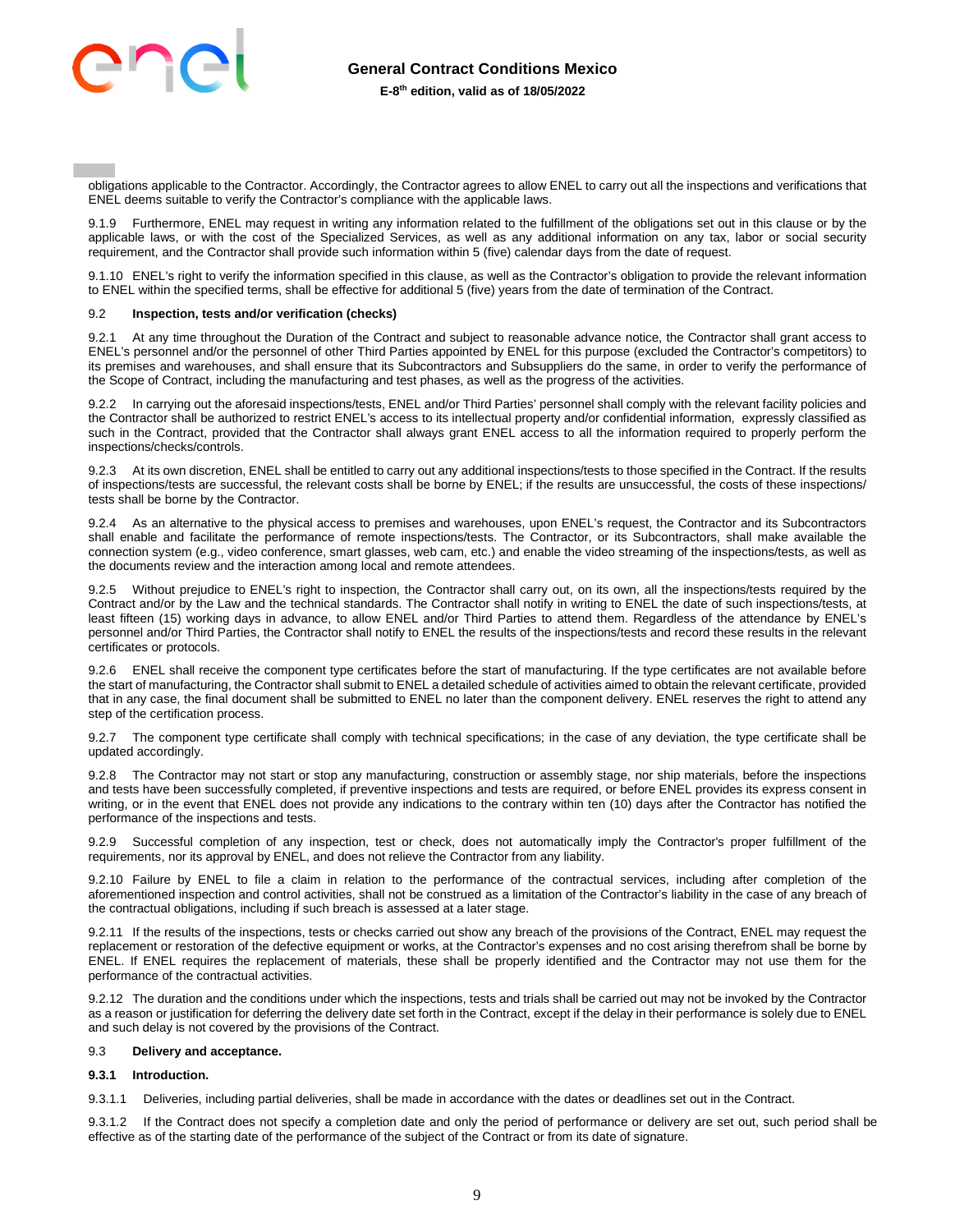

9.3.1.3 The delivery date or the Completion Term may not be deferred or extended, except for reasons attributable to ENEL or as a result of a Force Majeure Event.

9.3.1.4 The advance of the Completion Term or a reduction of the period of performance or delivery shall only be allowed with ENEL's express consent. ENEL's consent shall not imply the payment in advance, in full or in part, of the price.

9.3.1.5 Without prejudice to clause 9.3.2, the Contractor shall duly notify to ENEL the actual, partial or full, delivery date of the Scope of Contract and request the Provisional Acceptance. Alternatively, the Contractor shall notify any situation which caused, or may cause, a delay in the delivery dates or terms set out in the Contract. If a delay is expected, the Contractor shall specify the new expected delivery date, which shall be subsequently confirmed by specific notice to ENEL.

9.3.1.6 Upon the Contractor's request, ENEL shall inform the Contractor of the Provisional Acceptance Date, which shall take place within thirty (30) calendar days from the request. On the Provisional Acceptance Date, ENEL shall meet the Contractor's Representative in order to verify the compliance of the delivery with the contractual requirements ("Provisional Acceptance Meeting").

9.3.1.7 The Contractor undertakes to implement, at its own expenses, any reasonable means to recover, to the extent possible, any delay on the agreed dates or deadlines, including if the delay is justified, if and to the extent that such delay is not attributable to ENEL.

9.3.1.8 Under no circumstances, including in the case of pending dispute resolution, the Contractor may suspend or willingly delay the delivery of the services under the Scope of Contract. In the case of a breach of such obligation, ENEL reserves the right to terminate the Contract, without prejudice to its full right to compensation for any damages suffered.

#### 9.3.2 **Materials and/or equipment.**

9.3.2.1 Unless otherwise set out in the following clauses, the delivery of materials and equipment shall be made in accordance with the Incoterms. The delivery of materials and equipment shall be made at the location specified in the Contract and in accordance with the Incoterms established by the Contract.

9.3.2.2 The Contractor shall handle the customs procedure or, if agreed under the Contract, provide ENEL with the documentation required for the customs clearance of the materials and equipment in accordance with the Contract.

9.3.2.3 Transport to destination and unloading shall take place under the Contractor's full responsibility and in compliance with the clause "INSURANCE". If required by the type of material, the Contractor shall obtain from the competent authorities any transit permits, licenses, authorizations or police protection in order to transport the materials and the Contractor shall bear all costs related to any work this may entail, such as: transit deviations, bridge buttresses, signs, etc.

9.3.2.4 ENEL reserves the right to postpone any shipment or dispatch of materials or equipment, without prejudice to the fact that the delivery date shall be considered as fulfilled, and the Contractor shall bear all the storage and insurance costs arising therefrom for the month after the agreed delivery date. If the deferment of the shipment is extended for a longer period, the Parties shall mutually agree the compensation due to the Contractor for the additional storage and insurance costs incurred.

9.3.2.5 All materials and equipment delivered shall be properly identified and accompanied by suitable information and labels in order to facilitate their acceptance at destination, as well as accompanied by a delivery note specifying the information set out in the Contract.

9.3.2.6 The receipt document shall specify the successful results of the inspections and tests or, alternatively, the corrective measures adopted to remedy any defects identified.

9.3.2.7 The signature of receipt documents, transport documents or shipping receipts shall not affect the acceptance of the amounts or quality specified for the materials received.

#### 9.3.3 **Similar works and/or services**

9.3.3.1 During the Provisional Acceptance Meeting, ENEL shall start drafting a Provisional Acceptance Document, reporting the information on the delivery and any intention to carry out specific tests to assess the good conditions of the delivery.

9.3.3.2 The absence of the Contractor's Representatives shall be considered equivalent to the full acceptance of the contents of the Provisional Acceptance Document.

9.3.3.3 The tests may be carried out on the same date of the Provisional Acceptance Meeting or thereafter; in this last case a new Provisional Acceptance Meeting shall be called by ENEL. After completion, the outcomes of such tests shall be included in the Provisional Acceptance Document.

9.3.3.4 Provisional Acceptance is intended to be completed when the outcomes of the tests are satisfactory to ENEL.

9.3.3.5 If the outcomes of the tests are not satisfactory, ENEL may point out in the Provisional Acceptance Document the defects identified and establish a mandatory term for the Contractor to remedy such defects. Once this period has expired, additional checks shall be carried out, and their results shall be reported in the Provisional Acceptance Document. In the case of satisfactory outcomes, the Provisional Acceptance is intended to be completed, otherwise ENEL has the right to terminate the Contract in accordance with clause 16 (SUSPENSION, WITHDRAWAL AND TERMINATION).

9.3.3.6 The term granted to the Contractor to remedy the faults detected shall not be construed as an extension of the contractual terms and, therefore, the Contractor shall be liable pay the penalties and/or compensations arising from any damage or loss.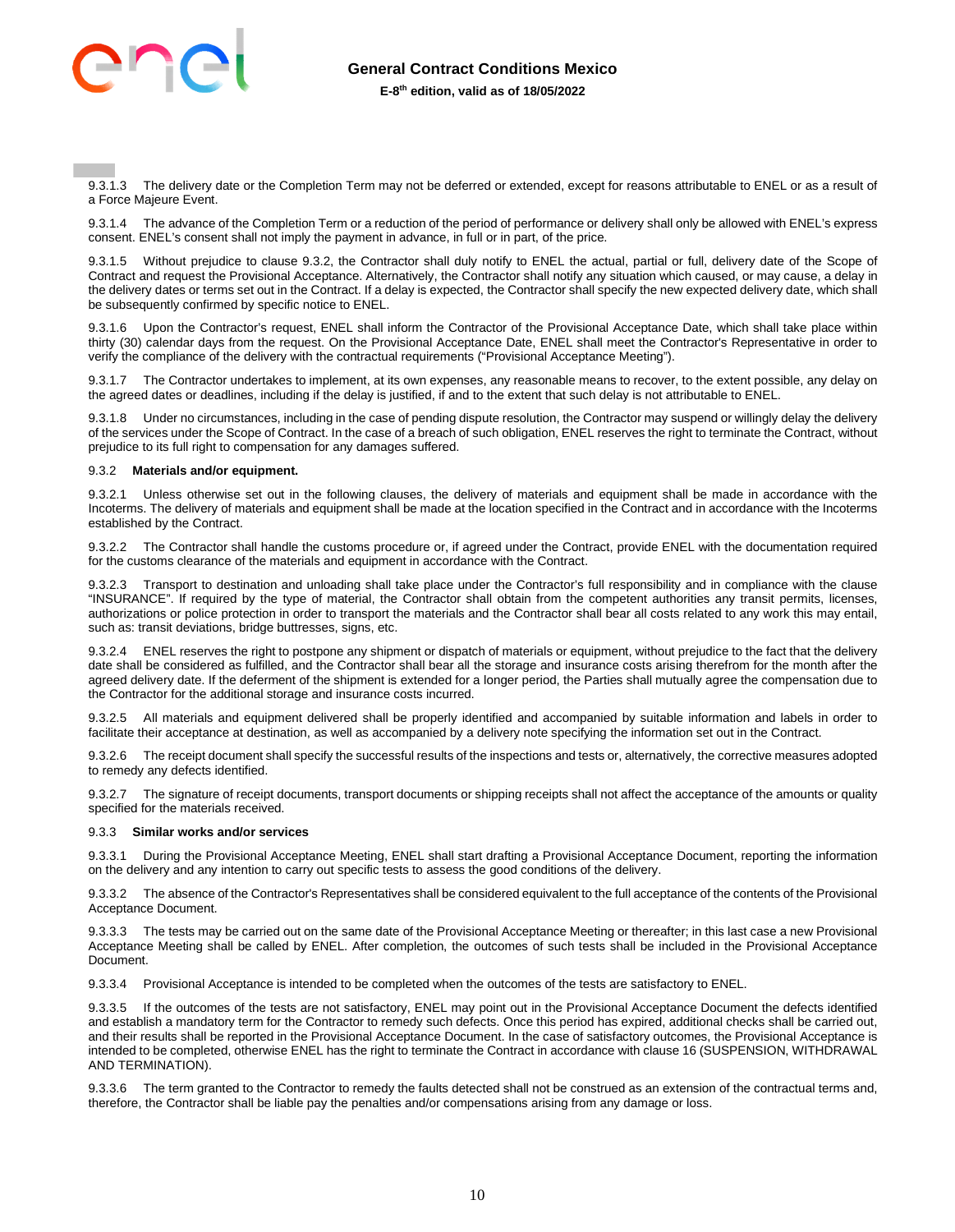

9.3.3.7 The Contractor shall inform ENEL well in advance of the completion date of the works, in order to determine the day and time for the formalization of the completion of the work. ENEL shall reply as soon as possible, and in any case within 30 days from the receipt of such notification. On the date mutually agreed by the Parties for the formalization of the completion of the works, the conditions of the works or services shall be examined in the Provisional Acceptance Document, in the presence of the Contractor's representative to assess their compliance with the contractual requirements.

9.3.3.8 If the Contractor disagrees on certain technical or financial aspects, these shall be specified in the Provisional Acceptance Document drawn up by ENEL, detailing the reasons for this disagreement. Any disagreements shall be settled according to the terms of the Contract.

9.3.3.9 After the expiry of the Warranty Period, the Contractor shall inform ENEL of such expiry and request the Final Acceptance. After this request, ENEL shall notify to the Contractor the final acceptance date. Final Acceptance shall be made within the term set out in the Contract.

9.3.3.10 During the Final Acceptance Meeting, ENEL shall draft a Final Acceptance Document certifying the full compliance of the delivery with the Contractor's requirements, after the relevant check during commercial operations. The absence of the Contractor's Representatives shall be considered equivalent to the acceptance of the contents of the Final Acceptance Document.

9.3.3.11 If the Contractor disagrees on certain technical or financial aspects pointed out by ENEL during the Final Acceptance Meeting, they shall be reported in the Final Acceptance Document, specifying the reasons for this disagreement. Any disagreements shall be settled in accordance with clause 31 (JURISDICTION). If the Contractor intends to express its disagreement on some technical or economic issues, these shall be reported in the document drafted by ENEL, including the reasons for such disagreement.

#### 9.4 **Changes of the contractual terms.**

9.4.1 The activities under the Contract shall be carried out in accordance with the terms set out by the Contract. Any change to the contractual terms shall be agreed in writing by ENEL and the Contractor.

#### 9.5 **Transfer of Ownership and Risk.**

#### **9.5.1 Materials and/or equipment.**

9.5.1.1 Unless otherwise agreed in the Contract the materials, properly packed in accordance with the Contract, shall be deemed to all intents and purposes to be the property of ENEL upon receipt by ENEL at the location and under the agreed conditions and/or at ENEL's warehouses, offices and/or plants. The Parties agree that, except in the cases referred to above, the unloading shall be carried out under the Contractor's responsibility and at its expense.

9.5.1.2 Notwithstanding the foregoing, the Contractor authorizes ENEL to take possession of the materials and equipment, in full or in part, as soon as they become part of a work or are placed in an installation owned by ENEL, and to use them in ENEL'S works, installations or other works and to incorporate them into ENEL's works or installations, except if such authorization is limited to ENEL for justified reasons. Where such authorization is given, ENEL may use or include the materials and equipment in its development processes and may make use of the results of these processes. In any case the Contractor, until the transfer of the risks to ENEL, shall maintain an insurance in place with adequate coverage for the materials and equipment, even if they are already in the possession of and used by ENEL.

#### **9.5.2 Works and Services.**

9.5.2.1 The outcome of the contractual works shall be the property of ENEL upon execution of the Provisional Acceptance Document.

9.5.2.2 Without prejudice to the rights of the State or third parties, ENEL reserves the possession and ownership of all discoveries made during excavations and demolitions carried out on its own land, as well as of all usable mineral substances. In such case, the Contractor shall take all necessary measures or those specified by ENEL. ENEL shall pay the Contractor for any additional activities and/or special costs arising from these works, granting an extension of the period of performance, if required.

9.5.2.3 Without prejudice to the provisions of the clauses above, ENEL reserves the right, at any time, to require the Contractor, which shall be bound to comply with such request, unless there is a justified reason to the contrary, to transfer the ownership of the works, installations, materials and equipment existing on the worksite. In this case, the Contractor may continue to carry out its activities and shall maintain its liability for installation risks until the Final Acceptance Document is completed.

9.5.2.4 In any case, until the transfer of ownership to ENEL is formalized, the Contractor shall maintain an insurance with adequate coverage, even if the materials, as well as any other results of the contractual works, are already in the possession of and used by ENEL.

#### **9.5.3 Quality.**

In the performance of the Contract, the Contractor guarantees that the quality of the goods, services and works covered by the Contract shall be fully consistent with the purpose pursued by the Parties upon the signing of the Contract. The Contractor guarantees, in the performance of the Contract, the compliance with the quality requirements specified in the technical documents forming an integral part of the Contract and the Contractor shall be liable for maintaining commercially acceptable quality control standards in the manufacturing of a product or in the performance of the service or work, including the production standards required by any local government agency and good manufacturing practices.

## **9.6 Bonus**

9.6.1 ENEL reserves the right to request, at any time, the Contractor to anticipate the delivery of whole or part of the Scope of Contract, by sending a specific written request. In exchange of such anticipation ENEL may be ready to recognize to the Contractor an economic bonus ("Bonus"). The Contractor will communicate in writing its eventual acceptance of the new deadline requested by ENEL.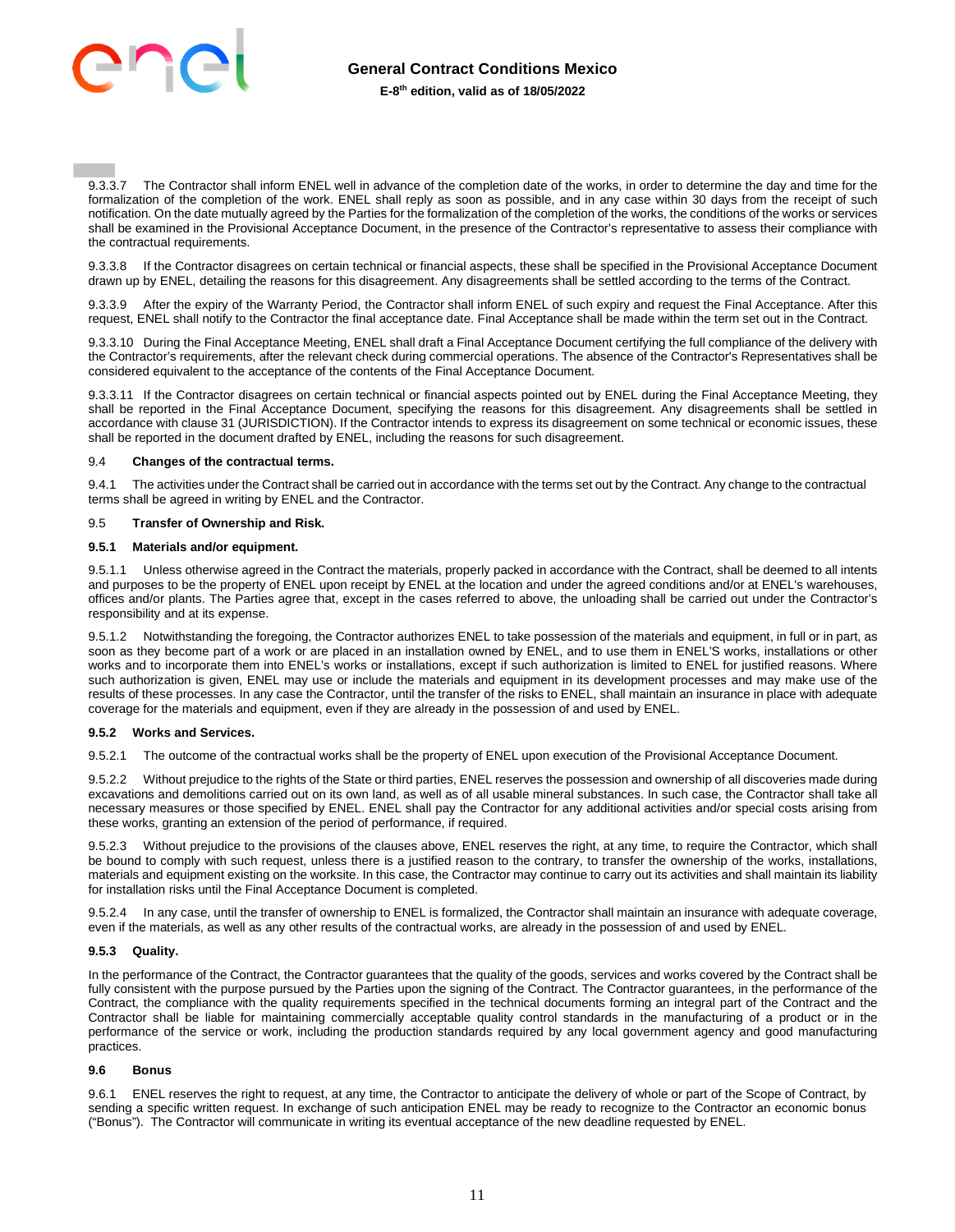

9.6.2 It is understood that ENEL's request to anticipate the delivery shall not imply an automatic recognition of the Bonus, even though specifically accepted by the Contractor. The recognition of the Bonus, to the extent indicated in the Contract, remains subject to Contractor's achievement of the new delivery date/Completion Term and to the full compliance with all its legal and contractual obligations, among the others as far as labour, health and safety are concerned. In no case the Bonus shall be recognized to the Contractor if ENEL has applied penalties in accordance with the Contract.

#### **9.7 Records and Audits.**

9.7.1 The Contractor shall keep the books and accounts relating to the Scope of Contract in accordance with the generally accepted accounting principles applied consistently. Furthermore, the Contractor shall keep an internal auditing control system suitable for its operations. During the normal working hours and with a forty-eight (48) hours' notice, the Contractor shall grant ENEL the access to the records, books, instructions, drawings, receipts, subcontracts, purchase orders, vouchers and any other information connected with the Scope of Contract.

9.7.2 The Contractor shall make available to ENEL for inspection, audit or reproduction purposes, the outcome of the work in progress as soon as reasonably possible after receiving a written request.

9.7.3 The Contractor shall keep the records, including the books and accounts, related to the Scope of Contract for five (5) years after the Final Acceptance, to make them available if ENEL requires them for its purposes.

9.7.4 Until the Final Acceptance or the early termination of the Contract, the Contractor shall provide all the documents, reports and information in relation to this Contract reasonably requested by ENEL from time to time, provided that such additional information shall not imply substantial additional costs for the Contractor.

## <span id="page-11-0"></span>**10 SUBCONTRACTING.**

10.1 Subcontracting is only allowed upon ENEL's explicit authorization and in compliance with the Law. The Agreement shall specify the activities that may be subcontracted.

10.2 Under no circumstances the Contractor may subcontract the provision of Specialized Services. For the other works, services and supplies, the Contractor may subcontract them up to the percentage of the total amount of the Contract specified therein. If no percentage is specified, the Contractor may subcontract up to 49 % of the total amount of the Contract.

10.3 The Contractor shall duly provide ENEL with a list of the potential Subcontractors, as well as a schedule for their activation; the list and the relevant schedule may be updated from time to time. The Contractor may not execute subcontracts with Persons not included in such list or not approved in writing by ENEL. The request for approval shall be submitted to ENEL at least thirty (30) calendar days before the date on which the Subcontractor is expected to start its performance of the Scope of Contract. The request for approval shall include the following details: (i) information on the Subcontractor, (ii) starting/completion date of the Subcontractor's activities and (iii) part of the Scope of Contract subcontracted (type, volume, countries). To receive ENEL's approval, the Contractor shall ensure that any Subcontractor regularly registers with ENEL's Global Procurement Portal.

10.4 Taking into account the applicable Law, the subcontract shall comply with the following requirements:

- while bidding for the Contract, the bidders specified, also in case of variations, the works/part of works or the services or supplies/part of services or supplies to be subcontracted;
- the subcontract shall be submitted to ENEL before the actual start of the activities;
- upon submitting the subcontract to ENEL, the Contractor shall provide a certification proving that the Subcontractors meet all the requirements for the performance of the subcontracted services, as well as the statement on the fulfillment of the general requirements set out by the Law;
- only one level of subcontracting is permitted. Therefore subcontracted activities may not be executed or performed using any further level of subcontracting, except in the cases allowed by the Law.

10.5 The Contractor shall pay the safety costs<sup>1</sup> related to the subcontracted activities<sup>2</sup>, without any reduction. ENEL shall verify the application of these provisions by means of its representatives in charge of the management and supervision of the Contractor.

10.6 However, the Contractor shall be fully and exclusively liable before ENEL for the performance of the Contract. The use of Subcontractors for the performance of the activities shall not exclude or limit the contractual obligations undertaken by the Contractor, which shall be liable before ENEL for the performance of the Contract, as well as for any indemnification due to third parties for damages suffered during its performance.

## <span id="page-11-1"></span>**11 ASSIGNMENT OF THE CONTRACT AND ASSIGNMENT OF RIGHTS AND CREDITS.**

11.1 The Contractor shall perform the contractual activities with its own means and resources. The assignment of the Contract to a third party is only allowed upon ENEL's explicit authorization and in compliance with the Law.

 $1$  This clause shall only apply to Contracts which are not subject to laws banning or limiting the use of this mechanism

 $^2$  This clause shall only apply to Contracts which are not subject to laws banning or limiting the use of this mechanism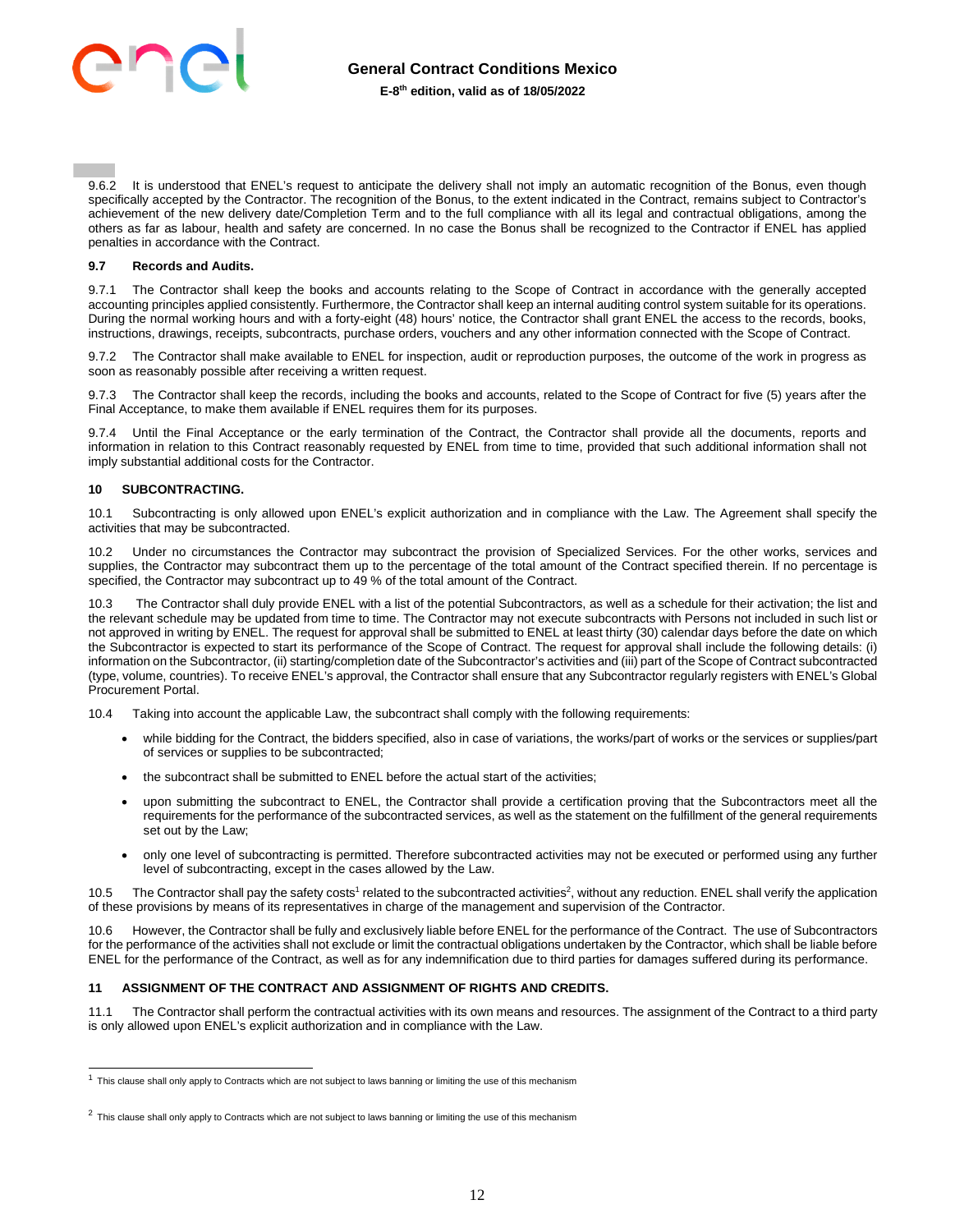

11.2 If the Contractor assigns, in full or in part, the obligation to provide the Specialized Services or any other right and/or obligation arising from the applicable contract, the Contractor expressly understands, agrees and acknowledges that the Contractor shall be at any time solely responsible for the provision of the Specialized Services and the performance of the Contract before ENEL. The Contractor shall relieve and hold ENEL harmless from any obligation or liability in this regard.

11.3 Unless otherwise set out in the Contract, the Contractor shall not assign or transfer, in full or in part, the rights or credits arising from the Contract to third parties, nor the Contractor may carry out other activities entailing any full or partial change of such rights, for any reason whatsoever.

11.4 The Contractor undertakes to properly notify to ENEL the commencement of any procedure for its dissolution, transformation, merger, demerger, capital increase or reduction, or any other extraordinary operations, including the sale and/or purchase of majority interests and/or business units, as well as any material changes in its administrative bodies. Notwithstanding the fulfillment of the Contractor's confidentiality obligations, the notification referred to above shall be made reasonably in advance or, however, within five (5) working days from the occurrence of the circumstances specified above. Without prejudice to the applicable Law, ENEL may assign the Contract and/or the rights or claims arising therefrom to any third party and ENEL undertakes to notify the Contractor of the assignment.

## <span id="page-12-0"></span>**12 THE CONTRACTOR'S OBLIGATIONS.**

12.1 The Contractor shall perform the Scope of Contract in accordance with the Contract, Prudent Industry Practices and the Law. The Contractor shall carry out strict quality controls and only appoint qualified personnel to perform the Scope of Contract.

12.2 The Contractor shall cooperate with ENEL and use all commercially reasonable efforts to schedule, coordinate and perform the Scope of Contract so as not to delay or adversely affect its timely performance and completion. The Contractor shall cooperate with such third parties to the same extent as the Contractor has to cooperate with ENEL under the Contract.

12.3 The Contractor shall be fully liable for all the requirements related to the performance of the Contract and, in any case, for all the matters falling within its responsibility in accordance with the Contract, and in particular, for the following:

- o carrying out the inspections, tests and checks required by the Contract and/or the regulations applicable to the Contract, as well as for all costs arising therefrom;
- o managing and obtaining the required visas, permits, authorizations and licenses for the performance of the Contract, except for those that are under the responsibility of ENEL by provision of law;
- o organizing its personnel, employed in the performance of the contractual activities, provided that at all times the Contractor's responsibility shall be clearly identified and separated from that of ENEL;
- o appointing a person in the Contractor's own organization to act as a contact person to ENEL during the performance of the Contract;
- o the labor required to perform the Contract with all its associated costs;
- 12.4 In addition to the obligations set out in the Contract, the Contractor expressly represents and warrants as follows:
	- (a) The Specialized Services shall be provided at any time by the Contractor's Employees, who shall hold the required certificates, skills, knowledge and experience.
	- (b) The Specialized Services shall be provided with the required skill, care and diligence and in accordance with the generally accepted industry standards.
	- (c) The Contractor holds supporting evidence to confirm before the competent authorities the specialization of the services provided and that they are not included in the activities under ENEL's corporate purpose and/or main business activity.
	- (d) The Contractor expressly acknowledges that the Specialized Services are considered as specialized in accordance with the applicable law and that the Contractor holds suitable resources to provide the Specialized Services under the Contract and to confirm their special nature, in accordance with the Federal Labor Law. Accordingly, the Contractor shall undertake any obligation arising from a labor, tax or social security liability or from any other liability in relation to its personnel or to any other person that the Contractor may authorize for the performance or provision of the contractual Specialized Services.
	- (e) The Contractor shall comply with all the legal provisions applicable in Mexico in relation to the provision of the Specialized Services. The Contractor and the Employees hold all the permits, licenses and other authorizations required for the provision of the Specialized Services, and such documents shall be valid throughout the term of this Contract.
	- (f) The Contractor shall comply, and ensure that its Employees comply, at any time with the rules, policies, guidelines, internal regulations, safety measures and instructions issued and/or provided by ENEL, including, without limitation, labor, health, safety and environment regulations.
	- (g) The Contractor warrants that the equipment used for the provision of the Specialized Services is in good operating conditions, suitable for the intended purposes and compliant with all the applicable legal regulations and standards.
	- (h) The Contractor shall keep complete and accurate registers for the provision of the Specialized Services under the Contract, including the registers of the time worked and the materials used by the Employees.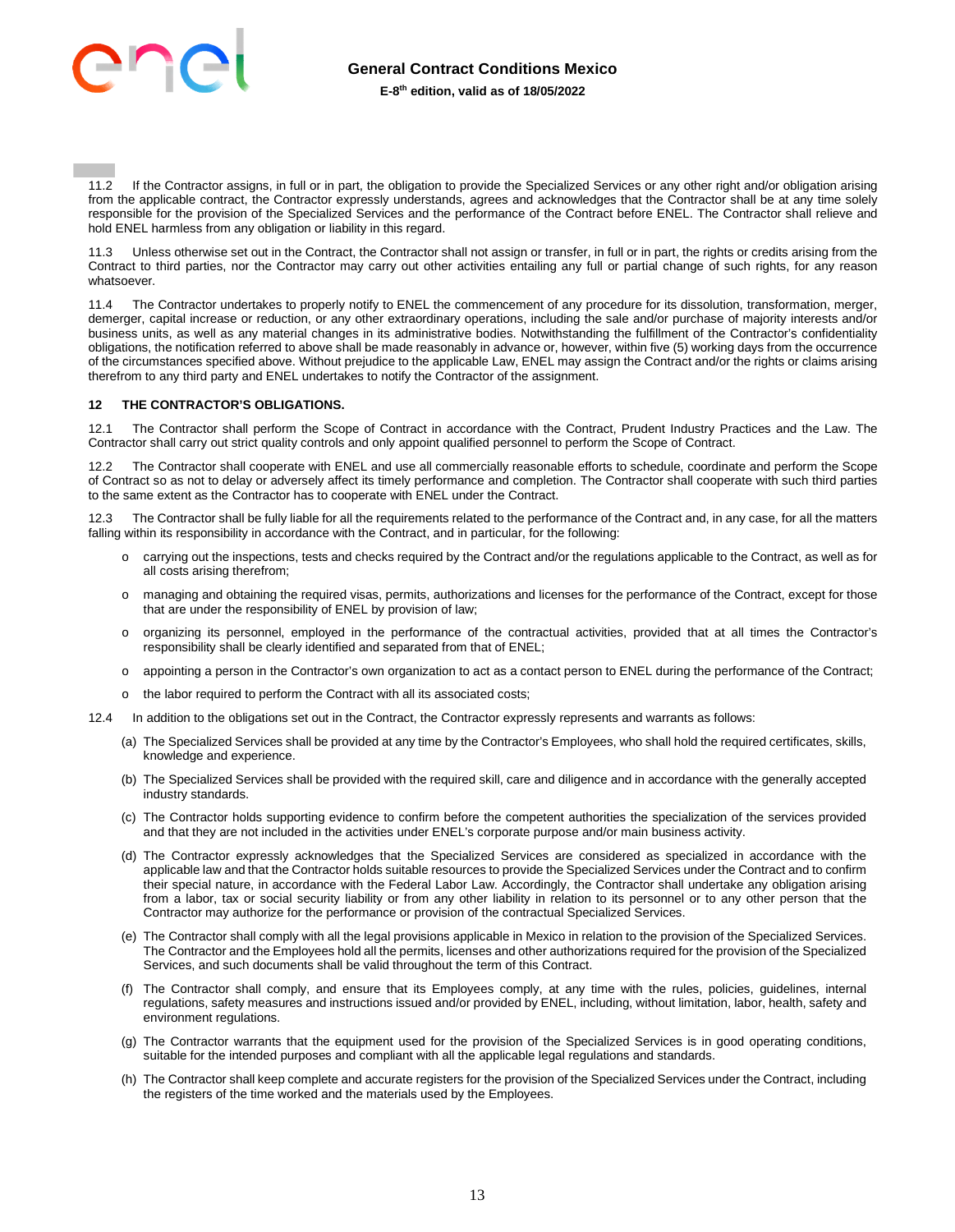

- (i) The Contractor is registered as a specialized service provider with the register of the natural or legal persons providing specialized services or performing specialized works, as referred to in section 15 of the Federal Labor Law, a copy of which is attached hereto under **Annex [\*\*]** and the Contractor undertakes to maintain valid such registration throughout the term of the Contract.
- (j) The Contractor shall timely and accurately fulfill all of its labor, tax and social security obligations, including notices and notifications to be submitted to the Mexican Institute for Social Security, the Institute of the National Housing Fund for Workers and to any other competent authority, in its quality as specialized service provider.

12.5 For this purpose, the Contractor shall provide ENEL, within the last day of each calendar month, with a written report confirming the performance of such obligations, as well as the following documents:

- (1) copy of the tax receipts of the payment of salary to Employees;
- (2) payment receipt issued by the bank for the tax payment declaration specifying the deductions applied to these Employees;
- (3) payment receipt of the employer's social security contribution to the Mexican Institute for Social Security and receipt of any payment made to the Institute of the National Housing Fund for Workers, in relation to the Employees;
- (4) copy of the value added tax return and of the acknowledgment of receipt of the relevant payment; and
- (5) any other information or document required under the applicable law, including those specified in sections 15-A of the Social Security Law, 15-D of the Tax Code of the Federation, 27 of the Law on Income Tax and 5 of the Law on Valued Added Tax, including their regulatory provisions and any other provisions which may replace them in the future.

12.6 Failure by the Contractor to fulfill any of the obligations set out in this clause, shall entitle ENEL to terminate this Contract, with immediate effect, without any need for a judicial resolution nor any liability arising on ENEL.

12.7 In the case of foreign Contractors, and before the start of the works, the Contractor shall ensure that "key personnel" (such as the foreman, supervisor or site manager) is able to understand and communicate in the official national language or in the language specified in the Contract (both orally and in writing).

#### <span id="page-13-0"></span>**13 THE CONTRACTOR'S RESPONSIBILITIES**

13.1 The Contractor, under its sole responsibility, shall comply with all the Laws and regulations required by the competent authorities in relation to the Contract.

13.2 The Contractor shall be liable for the proper fulfillment of its legal, labor, social security, migration and tax obligations, as well as for its contractual responsibilities towards its contractors and subcontractors.

13.3 If the Contractor is formed by two or more entities, each of them shall be jointly and severally bound to fulfill all the requirements of the Contract and the conditions for the performance of the Contract, in accordance with the Law.

13.4 The Contractor shall prevent any situation that may give rise to conflicts of interest and therefore the Contractor shall take all necessary measures for their prevention and identification, and shall immediately inform ENEL of any conduct that may give rise to a conflict of interest.

13.5 The Contractor agrees to indemnify and hold ENEL harmless from any liability and damage arising from any claim or legal proceedings of any kind which are directly related to the Contract, either judicial and extra-judicial, due to acts or omissions by the Contractor or its employees, representatives or Subcontractors.

13.6 In this regard, the Contractor undertakes to protect, defend, hold harmless and indemnify ENEL, its officers, directors, employees, agents and affiliates from and against any claim, action, suit or proceedings, including any damage, loss, sanction, fine, expense and cost (including all legal fees and expenses) resulting/arising from or connected with:

- (i) The Contractor's Employees or officers or other persons employed by the Contractor;
- (ii) Taxes, salaries and other benefits in relation to the Contractor or its Employees;
- (iii) Any breach or violation by the Contractor of the representations, commitments and obligations set out in this document and in the relevant Contract, as well as the tax, labor and social security obligations arising on the Contractor; and/or
- (iv) Any negligence, willful misconduct or fraud by the Contractor during the performance of its contractual obligations.

13.7 ENEL reserves the right to hire an attorney, at its own costs, and to take part to the defense and settlement of any of such claims. The provisions of this paragraph shall survive for 5 (five) years from the termination or expiry of the Contract.

13.8 The aforementioned indemnification includes any amount that ENEL should have to pay, either for expenses or costs of any kind arising from claims or judicial acts, in any case, without prejudice to its right of defense. Failure by the Contractor to comply with this clause shall be regarded as a material breach and shall entitle ENEL to terminate the Contract due to the Contractor's default.

#### <span id="page-13-1"></span>**14 THE CONTRACTOR'S WARRANTIES**

14.1 The Contractor shall warrant:

a) the suitability, exclusive ownership and/or legitimate availability of the materials and/or equipment, and that they are free and clear from any liens and encumbrances;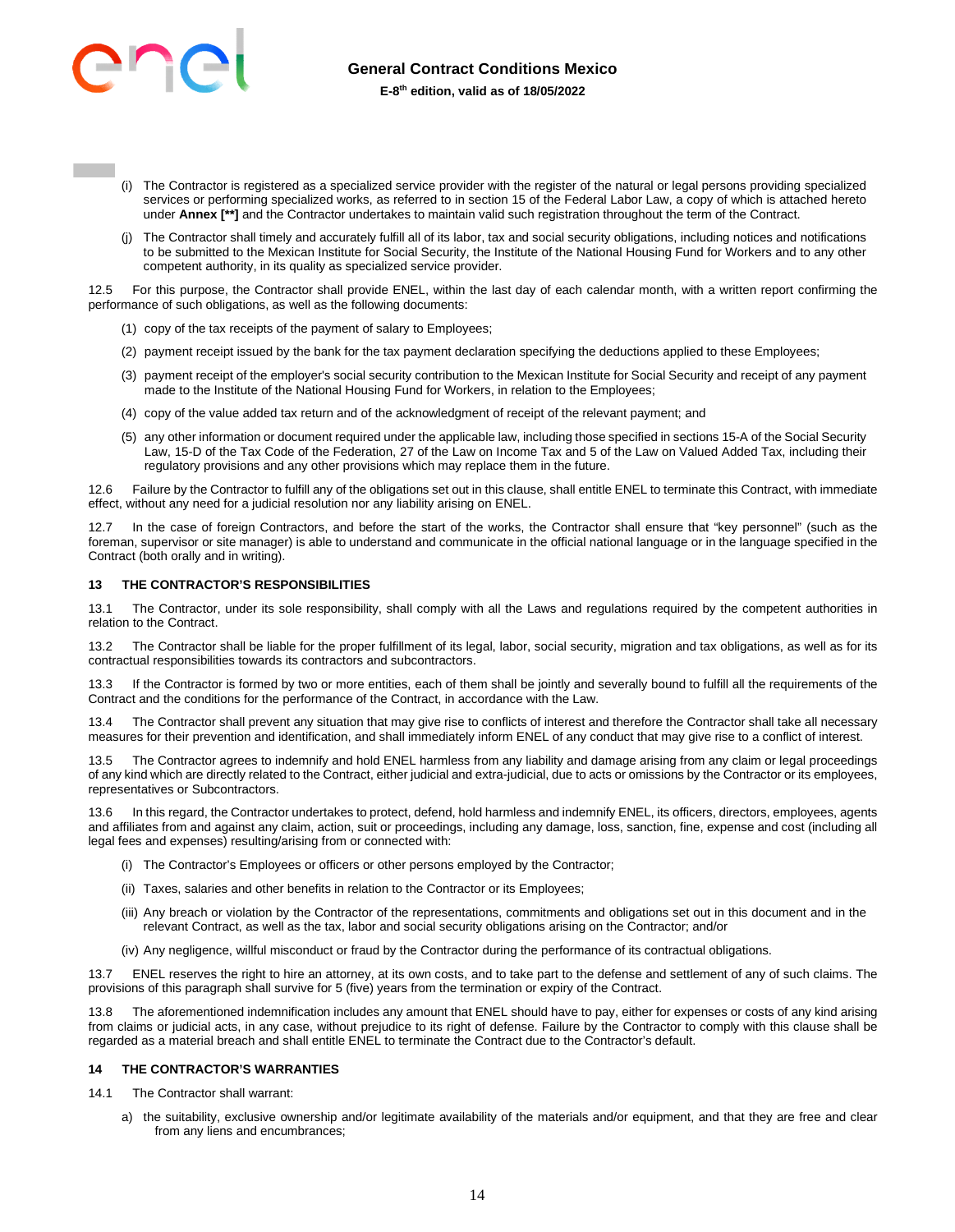## **General Contract Conditions Mexico**

## **E-8th edition, valid as of 18/05/2022**

- b) that all materials and equipment:
	- comply with the laws, specifications, regulations and contractual provisions;
	- are free from visible or hidden defects;
	- are suitable for their intended use:
	- meet the required quality level;
	- are not used;

c) that the works fulfill all the contractual requirements and are suitable for their intended use.

14.2 The Warranty Period of the materials and equipment, as well as of the works/services and all the rest of the warranties, shall cover the period specified in the Contract.

The warranty shall not cover defects or faults due to (i) the misuse or incorrect use by ENEL, except in cases where the misuse or incorrect use derives from the application of the incorrect or confusing content of manuals or instructions provided by the Contractor, (ii) the normal wear and tear, including due to environment or operation or use, or (iii) modification of the equipment not in accordance with the Contract or the Contractor's instructions or recommendations.

14.4 The warranty shall cover design and construction defects, as well as hidden defects and other defects specified in the Contract. Pursuant to this warranty, the Contractor shall carry out, as soon as possible and at its expense, any repair or replacement required, including the removal and transport of the defective components. In particular, the Contractor undertakes to:

- a) replace, as soon as possible or according to the schedule of the Contract, the materials and equipment that do not comply with the provisions or the requirements, as well as those unsuitable or of a poor quality. These materials and equipment shall be stored at ENEL's premises until they are replaced, without prejudice to ENEL's right to use the materials refused until their collection;
- b) fix, repair or replace all equipment showing design, material manufacturing or operating defects;
- c) replace all supplied materials and equipment in the event of any serial defects, thereby justifying the solution adopted to prevent the reoccurrence of such defects in the remaining materials or equipment to be supplied. A serial defect is considered to exist when the percentage of defective materials and equipment covered by the Contract exceeds the percentage established in the Contract, or if no percentage is specified, when the percentage exceeds 10% of the total materials and equipment;
- d) return the equipment/sites made available by ENEL in the same conditions as they were received;
- e) indemnify ENEL for any damage or loss arising from claims of third parties.

14.5 The obligations set forth above, as well as all the expenses arising for different reasons from the execution of the warranty, shall be entirely borne by the Contractor, and ENEL shall not be liable for any charge or cost.

14.6 The decisions on the correction and the repair or repetition of the performance, construction or installation of any defective materials shall always be taken by ENEL, which shall notify such decisions to the Contractor. ENEL may order, on justified grounds, any temporary adjustment, correction, repair or replacement and the relevant costs shall be borne by the Contractor, until receipt of new parts, constructions or systems, as required.

14.7 In any case, the measures referred to in paragraph 14.6 shall be implemented by the Contractor as soon as practicable, so that they affect ENEL as less as possible and in such a way as to avoid any delay in the completion of the works or any stop of the systems or, if it is not possible, to reduce the delay or the time of unavailability, either full or partial, of the systems.

14.8 Failure by the Contractor to comply with the obligations set out in this clause, shall entitle ENEL to perform them, directly or by means of third parties, at the Contractor's expense. Furthermore, the Contractor shall indemnify ENEL for any damage or loss suffered, as set out in the Contract. In particular, if the Contractor fails to apply the remedial actions within the terms specified above, ENEL shall be entitled to apply the penalties for delay set out in the Contract.

14.9 The Warranty Period shall be suspended on the date when ENEL duly notifies its decision to the Contractor and an extension equal to the time required for the repairs, replacements or new installations or works to be performed under the warranty shall be granted.

14.10 Spare parts shall also be subject to the abovementioned warranty.

14.11 When the Warranty Period has satisfactorily expired and any anomaly, defect or deficiency found during this period has been remedied, the Final Acceptance Document shall be signed, subject to prior issue of the Provisional Acceptance Document, and the economic guarantees provided by the Contractor shall be released.

14.12 The expiry of the Warranty Period or the Final Acceptance of the materials/works under the Contract shall not relieve the Contractor from its liability for visible or hidden defects, or for any other liability provided for by the applicable Law or the Contract. **15 PENALTIES** 

<span id="page-14-0"></span>15.1 Without prejudice to the provisions of paragraph 16.3 "TERMINATION", any failure by the Contractor to meet the delivery dates, either partial or final, set forth in the Contract, or any other breach of the Contractor's obligations under the Contract, may result in the application of a penalty by ENEL, in accordance with the agreed terms and conditions.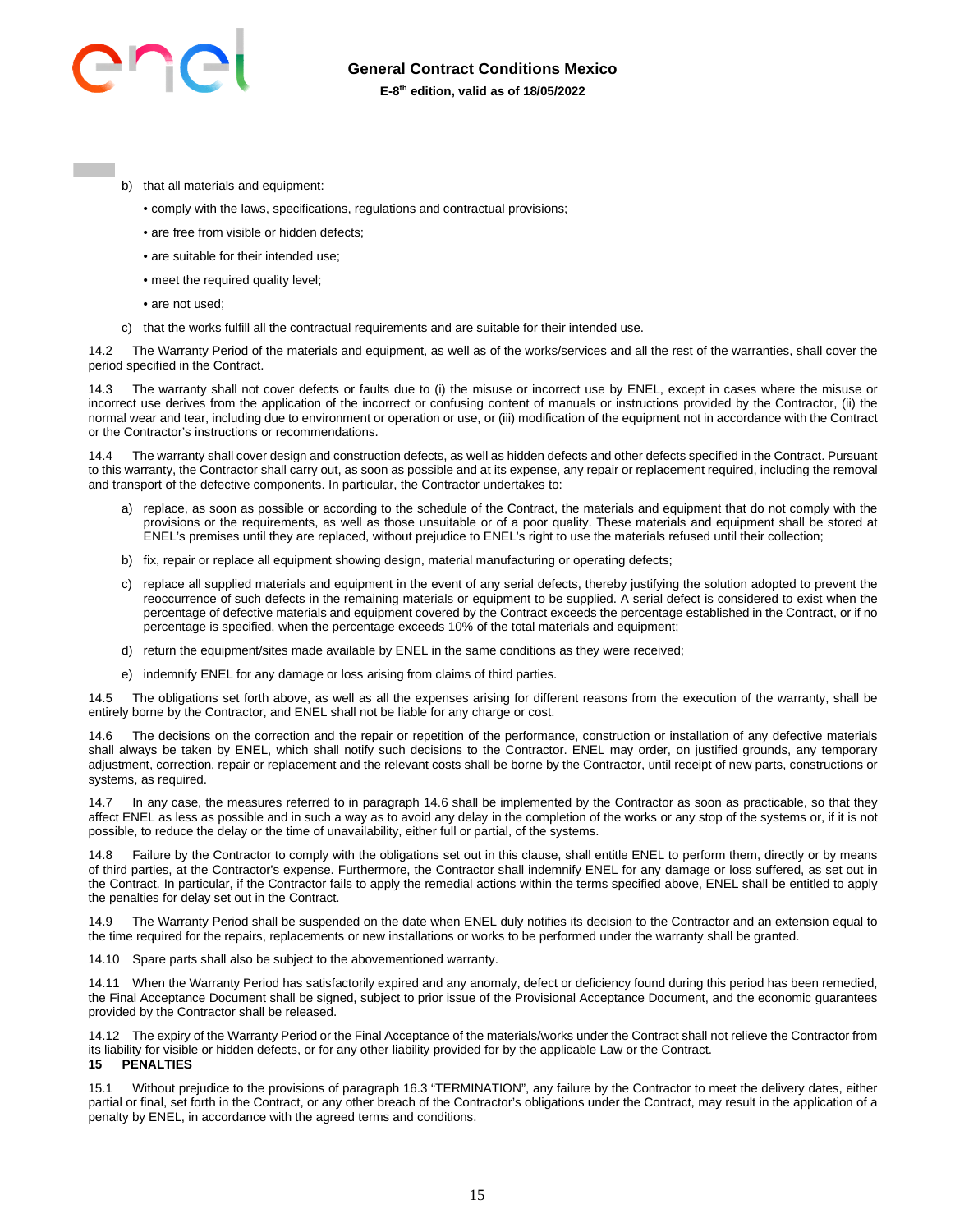

15.2 Failure to apply one or more penalties does not imply a waiver by ENEL of the application of similar penalties, or of those that subsequently originate from the same cause.

15.3 Unless otherwise agreed, the penalty shall be 1.5% of the total amount of the Contract for each calendar week of delay, during the first four weeks, and of 4 % as of the fifth week.

15.4 In the event that, in accordance with the Law, the penalties should apply as an indemnification, they shall only apply as such in relation to the specific damage set out herein, excluding any other damages caused, and ENEL shall be entitled to claim compensation for the relevant damages or loss suffered.

15.5 The amount of the penalties for delay shall not exceed 15 % of the total amount of the Contract. ENEL's right to apply penalties shall not limit its right to terminate the Contract due to the Contractor's default in any way whatsoever.

15.6 The receipt of the payment for the penalties shall not prejudice ENEL's right to additionally charge to the Contractor any expense and surcharge that ENEL may pay to third parties as a direct or indirect result of the delay.

Should ENEL be deprived, during the Warranty Period, of the availability or use of materials or equipment covered by the Contract or of the completed works or assembled installations due to a defect, imperfection or damage not attributable to ENEL, or arising from deficiencies in the performance of the activities carried out to remedy said defects, pursuant to the Contractor's Warranties, the Contractor shall be subject to the relevant penalty set out in the Contract, or if no penalty is specified therein, for 0.1 % of the total amount of the Contract for each calendar day of unavailability.

15.8 The application of penalties shall not relieve the Contractor from fulfilling the Contractor's Warranties to their full extent. Therefore, the Contractor shall remedy any technical deficiency detected, pay any penalty due and replace the material and equipment, or re-perform or repeat, as applicable, the works or services covered by the Contract, upon ENEL's request.

- 15.9 The procedure for the collection of any penalty under the Contract shall be made according to the following provisions:
	- a) ENEL shall notify in writing to the Contractor the penalty due, specifying the relevant amount. The Contractor shall have fifteen (15) calendar days from the notification date to specify any element in its defense.
	- b) Upon expiry of this period, and if ENEL refuses the Contractor's arguments, ENEL shall issue and deliver to the Contractor a debit note that shall apply to any outstanding invoice due to the Contractor, deducting the relevant amount proportionately to the debit note. If such amount may not be deducted from an invoice, ENEL may enforce, in relation to the relevant amount, the guarantees established, or may arrange the collection through any other means allowed by the Contract, the Law or these General Conditions, without prejudice to any compensation for damage due to ENEL.
	- c) After the enforcement of the Economic Guarantee, the Contractor shall re-establish the guarantee up to the amount available before the enforcement.
	- d) If no deduction is applied, ENEL shall retain the remaining amount resulting from the total amount of the guarantee and the amount of the penalty.
	- e) If the amount of the original guarantee does not cover the amount of the penalties, ENEL shall compensate the pending payments to the extent required to cover the total amount of the penalties, without prejudice to the re-establishment of the guarantee by the Contractor, as specified above.

## <span id="page-15-0"></span>**16 SUSPENSION, WITHDRAWAL, AND TERMINATION.**

#### **16.1 Suspension.**

16.1.1 If, for any reason, ENEL considers necessary or is obliged to temporarily suspend the performance of the Contract, in full or in part, ENEL shall notify the Contractor in writing thereof, stating the relevant reasons and providing an estimate of the duration of the aforesaid suspension.

16.1.2 Pursuant to the provisions of the HSE Terms, any risk situations or unsafe behavior by the Contractor shall result into the suspension of the performance of the Contract until proper health, safety and environmental conditions are restored.

16.1.3 The suspension shall be effective as of the date specified in the relevant notice. From such date, the Contractor shall stop the performance of the activities and properly store and maintain the materials, equipment and works, without prejudice to any other obligation arising from the applicable law and/or established in the Contract.

16.1.4 If suspension is due to the Contractor's default, the Contractor shall bear all costs and expenses incurred by ENEL as a result of the suspension.

16.1.5 In all other cases, except for suspension due to Force Majeure Events under clause 17, any documented direct costs incurred by the Contractor as a result of a suspension (including storage costs) shall be payable by ENEL upon submission of the Contractor's invoice.

16.1.6 If suspension lasts for more than one hundred eighty (180) calendar days, the Contractor upon thirty (30) calendar days prior written notice to ENEL, may, at its discretion, terminate the Contract. In this case, paragraph 16.3.2 shall apply to the benefit of the Contractor.

16.1.7 ENEL shall notify in advance to the Contractor, by written notice, the resumption of the activities and such notice shall be made within the date specified therein. The remaining term for the completion of the suspended part of works under the Contract shall run from that date. The Contractor shall be entitled to receive the payment, in accordance with the provisions of the Contract, for the works or deliveries already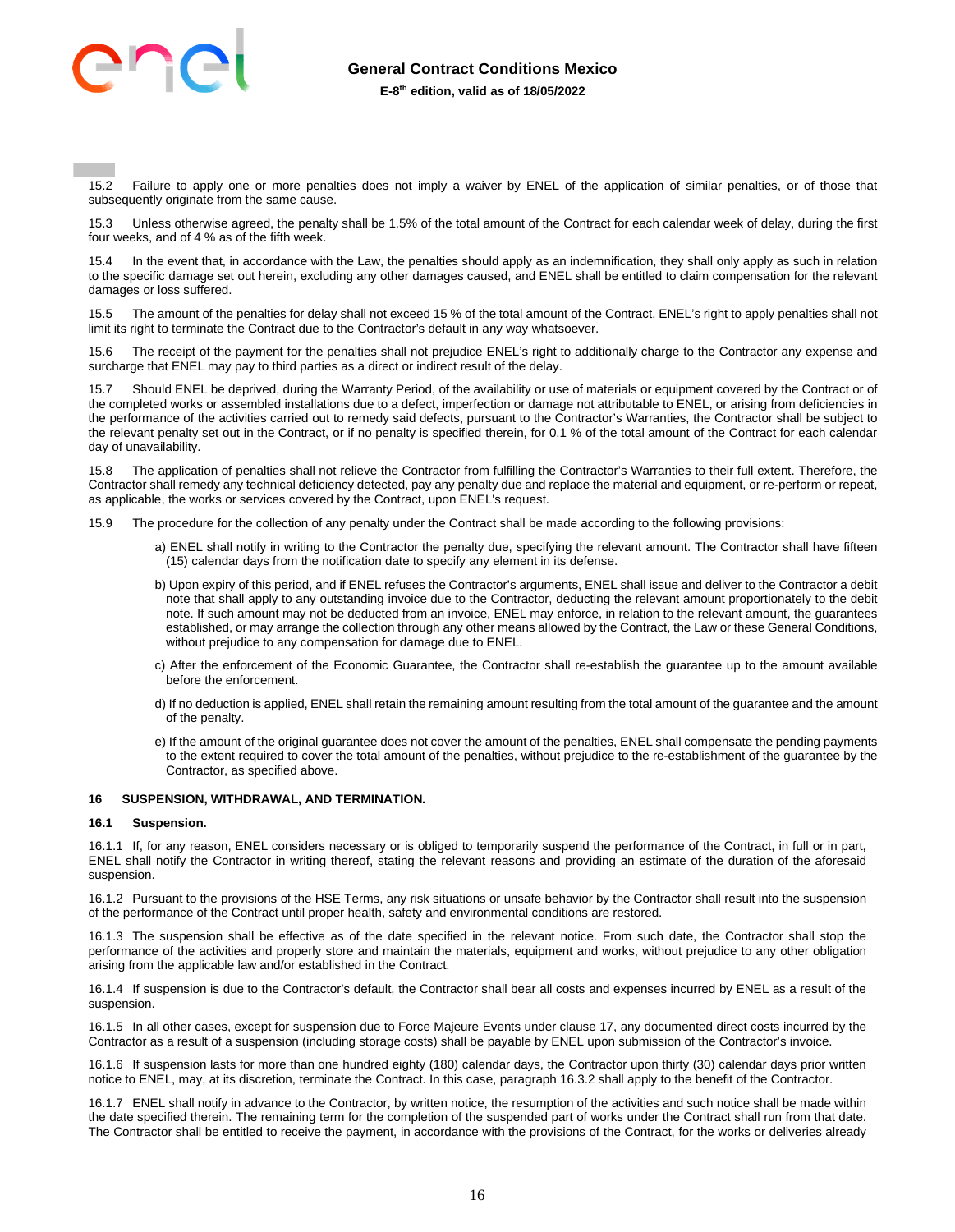

carried out. The payment of the portion of works or deliveries which, upon notification, are at an advanced stage and not included in the Contract, shall be negotiated between the Parties.

#### **16.2 Withdrawal.**

16.2.1 ENEL may withdraw from the Contract at any time and regardless of the progress of the works, activities or operations, without incurring any liability and without any need for a judicial resolution. The withdrawal shall be notified in writing, with acknowledgment of receipt, and shall be effective as of the date of ENEL's notification specifying the activities to be completed and the activities to be stopped immediately. The activities duly carried out by the Contractor prior to the withdrawal date shall be payable by ENEL in accordance with the contractual prices. ENEL shall reimburse the Contractor, after reviewing the relevant satisfactory evidence provided by the Contractor in relation to the activities stopped and the activities not carried out. To this purpose, ENEL shall reimburse the lower amount between (i) the amount equal to the expenses incurred by the Contractor in relation to these activities, for any irrevocable order made and (ii) the amount equal to the actual economic loss suffered by the Contractor.

16.2.2 The Contractor may withdraw from the Contract in accordance with the legal and contractual provisions.

#### **16.3 Termination.**

16.3.1 ENEL may terminate the Contract according to the applicable Law and/or in all the circumstances set out in the Contract and/or in the following cases, if there is a cause that impedes or significantly prevents the proper performance of the contractual works:

a) death of the Contractor, if the Contractor is a natural person, or a change in the Contractor's capacity that prevents or substantially affects the performance of the Contract.

b) the dissolution, transformation, reduction of capital or any significant changes in the governing bodies of the Contractor, if such changes adversely affect the performance of the Contract or in the event that such changes in the Contractor violate the clauses "GLOBAL COMPACT" and "CODE OF ETHICS".

c) the deterioration of the financial capacities/solvency, including bankruptcy proceedings or any other type of legal issues, or any other issue preventing or substantially affecting the proper performance of the Contractor's obligations.

d) unjustified interruption or suspension of the performance of the Contract by the Contractor.

e) the total amount of the penalties applied for delay during the performance of the activities reached the maximum amount specified in the Contract or the delay of the Contractor is such as not to fully satisfy the Scope of Contract established by ENEL.

f) failure by the Contractor to timely obtain the certificates and authorizations required for the proper performance of the Contract in relation to its products or activities, or their loss or revocation throughout the term of the Contract.

g) failure by the Contractor to remedy any breach of the applicable technical specifications and/or repeated errors or defects or breaches of the instructions provided by ENEL.

h) incapacity or failure by the Contractor and/or the subcontractors or other third parties appointed by the Contractor, to carry out the contractual activities or to fulfill any of the compliance requirements set forth in the applicable law.

i) failure to comply with intellectual property, confidentiality and personal data processing obligations, in accordance with the laws regulating the Contract.

j) assessment at any time, after the execution of the Contract, of any omission or inaccuracy of any information or statement provided or made by the Contractor in relation to the compliance with the legal, economic, financial, technical or contractual conditions.

k) incorrect performance of the contractual works for reasons attributable to a subcontractor or to any person appointed by the Contractor and/or any failure to pay the compensation for damages caused to any person.

l) any other breach by the Contractor that may prevent or materially and adversely affect the satisfactory performance of the Contract, or any other reason specified in the Contract as a ground for termination.

m) refusal by the Contractor to commence the performance of any activities under the Contract.

n) refusal by the Contractor, upon ENEL's resumption order, to resume the performance of the activities under the Contract that ENEL (for any reason) had ordered to suspend.

o) performance by the Contractor of acts that are detrimental to the image of ENEL.

p) acts, omissions, behaviors or situations related to the Contractor which may pose a risk to ENEL's reputation and reduce ENEL's confidence in the Contractor's honesty and integrity as well as its reliability with regard to the performance of the activities in compliance with the Contract provisions.

q) loss of even one of the requirements established for the homologation (where required), in relation to the conclusion of and compliance with the Contract. In the event that the Contractor does not inform ENEL of the situations described above and without prejudice to ENEL's right to terminate the Contract, ENEL may suspend, at its discretion, the payments due to the Contractor to comply with the contractual obligations towards third parties arising from the non-performance of the Contract by the Contractor.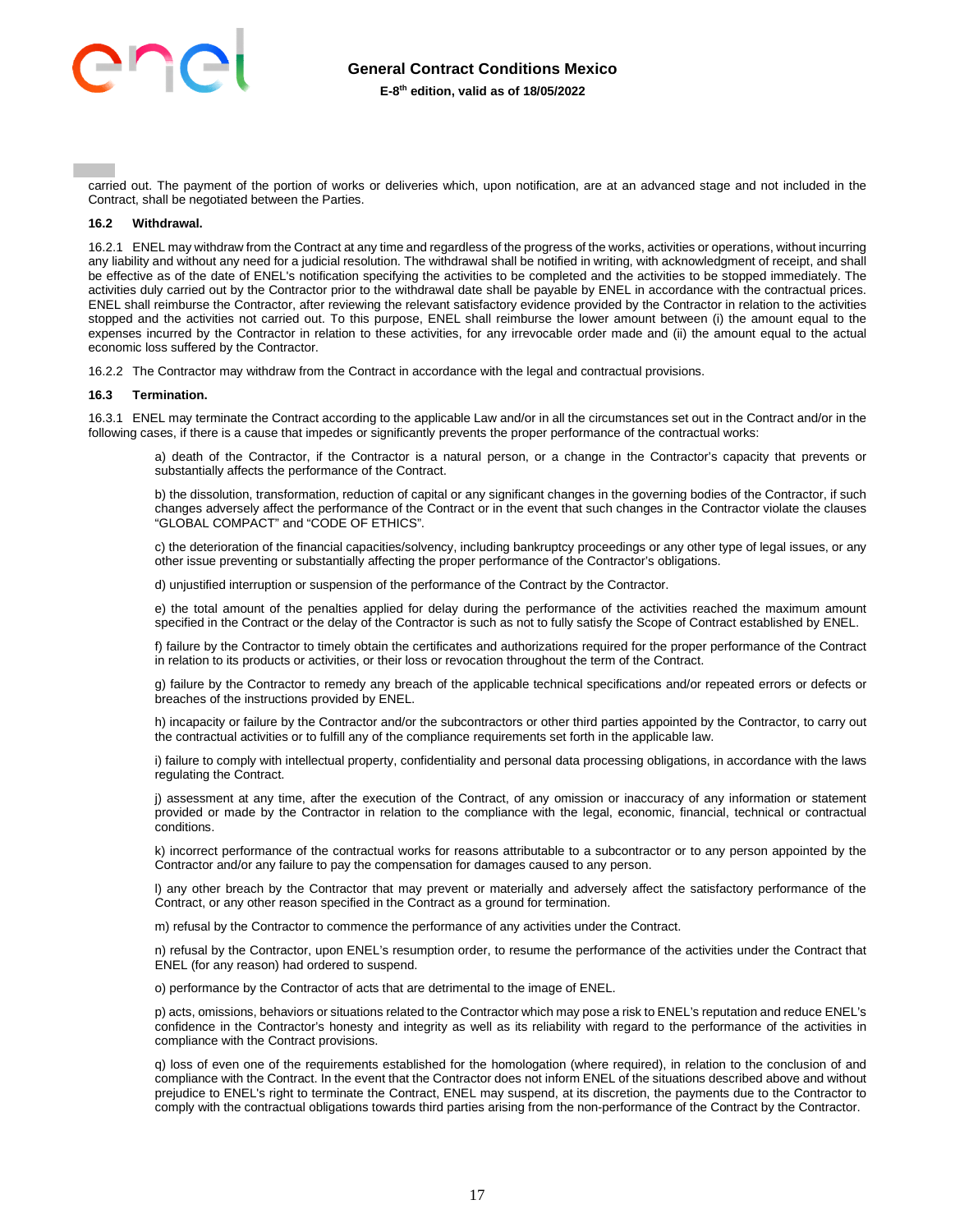

16.3.2 In the cases listed above, ENEL may immediately terminate the Contract, without incurring any liability and without any need for a judicial resolution, or may grant to the Contractor a cure period to remedy the contractual breach. If the Contractor does not remedy the breach within the specified cure period, the Contract shall be automatically terminated, without prejudice to ENEL's right to claim compensation for any damage or loss suffered.

16.3.3 In the case of termination of the Contract due to the Contractor's default, ENEL shall be entitled to acquire the materials already manufactured, in full or in part, or delivered by the Contractor, paying the relevant prices, if included in the Contract.

16.3.4 In the event of any breach by the Contractor, ENEL may, without prejudice to its right to apply the penalties or to take legal actions in relation to its right of compensation for damages, implement the following measures:

- a) suspend the payments due to the Contractor.
- b) enforce any economic guarantee provided by the Contractor.

#### <span id="page-17-0"></span>**17 FORCE MAJEURE.**

17.1 Unless otherwise provided for by the Law, a force majeure event shall mean the reasonably demonstrated occurrence of any act or event beyond the reasonable control, and not being the result of the fault or negligence, of the affected Party, preventing such Party from performing its obligations under the Contract, in full or part, and which such Party is unable to predict, prevent, avoid or overcome with the exercise of its best reasonable effort ("Force Majeure Event"). The burden of proving a Force Majeure Event shall be on the Party claiming its occurrence.

17.2 The Contractor may not invoke force majeure if any of the events listed below should occur:

a) meteorological conditions or phenomena that an experienced Contractor in facilities may reasonably foresee and whose adverse effects may have been therefore avoided, in full or in part, by the Contractor;

b) delays or inability to procure materials or human resources that have occurred despite being reasonably foreseeable, or that may have been avoided or remedied in advance;

c) strikes or labor disputes in relation to the Contractor or its subcontractors, except in the case of a national strike or strikes of the entire sector or industry;

d) delays or contractual breaches due to the Contractor's subcontractors, unless such delays or contractual breaches are in turn a consequence of a force majeure event;

e) the conditions of the site where the contractual activities are carried out, which should be known and accepted by the Contractor;

f) technical, economic or financial difficulties of the Contractor or of its subcontractors.

17.3 Neither Party shall be liable for the breach of its obligations if the performance is delayed or may not be carried out due to a Force Majeure Event. The Party affected by a force majeure event shall notify in writing the other Party thereof, as soon as possible, and however within five (5) calendar days from the day when the affected Party becomes aware of the circumstances referred to above. This notice shall:

- 1. identify the events and the circumstances occurred;
- 2. detail the estimated duration of the situation;
- 3. specify the contractual obligations affected and the measures that will be implemented to reduce, if possible, the adverse effects of the events on the performance of the Contract;
- 4. include as an attachment the documents proving that the events preventing the performance of the Contract should be considered as a cause of force majeure.

The other Party shall reply in writing, either accepting or reasonably refusing the cause, within ten (10) calendar days from the receipt of the aforementioned notification. The absence of a response from the notified Party within such term shall be understood as an acceptance of the force majeure invoked.

17.5 In the case of a force majeure event, the performance of the affected activities shall be suspended throughout its duration, and neither Party shall be entitled to claim for compensation. The contractual obligations not affected by force majeure shall be performed in accordance with the contractual terms and conditions in force before the occurrence of the force majeure event. If the Force Majeure Event affects the agreed delivery date, such delivery date shall be extended on a day-by-day basis in accordance with the number of days of delay caused by such Force Majeure Event, except as otherwise agreed between the Parties.

17.6 If due to force majeure, the performance of the Contract is substantially affected and suspended for more than one hundred and eighty (180) calendar days, or if its resumption is proven to be impossible, each Party shall be entitled to terminate the Contract, without any compensation applying on the Parties.

#### <span id="page-17-1"></span>**18 LABOR LAW OBLIGATIONS.**

18.1 The Contractor shall be exclusively liable for the organization of the personnel and employees used in the performance of the Contract, so that its responsibilities are well defined and distinguished from those of ENEL.

18.2 The Parties agree that the Contract shall not be construed as creating an employment relationship between the Contractor or its employees and ENEL. The Contractor shall be exclusively liable for the payroll, social security, safety, profit sharing, operating expenses and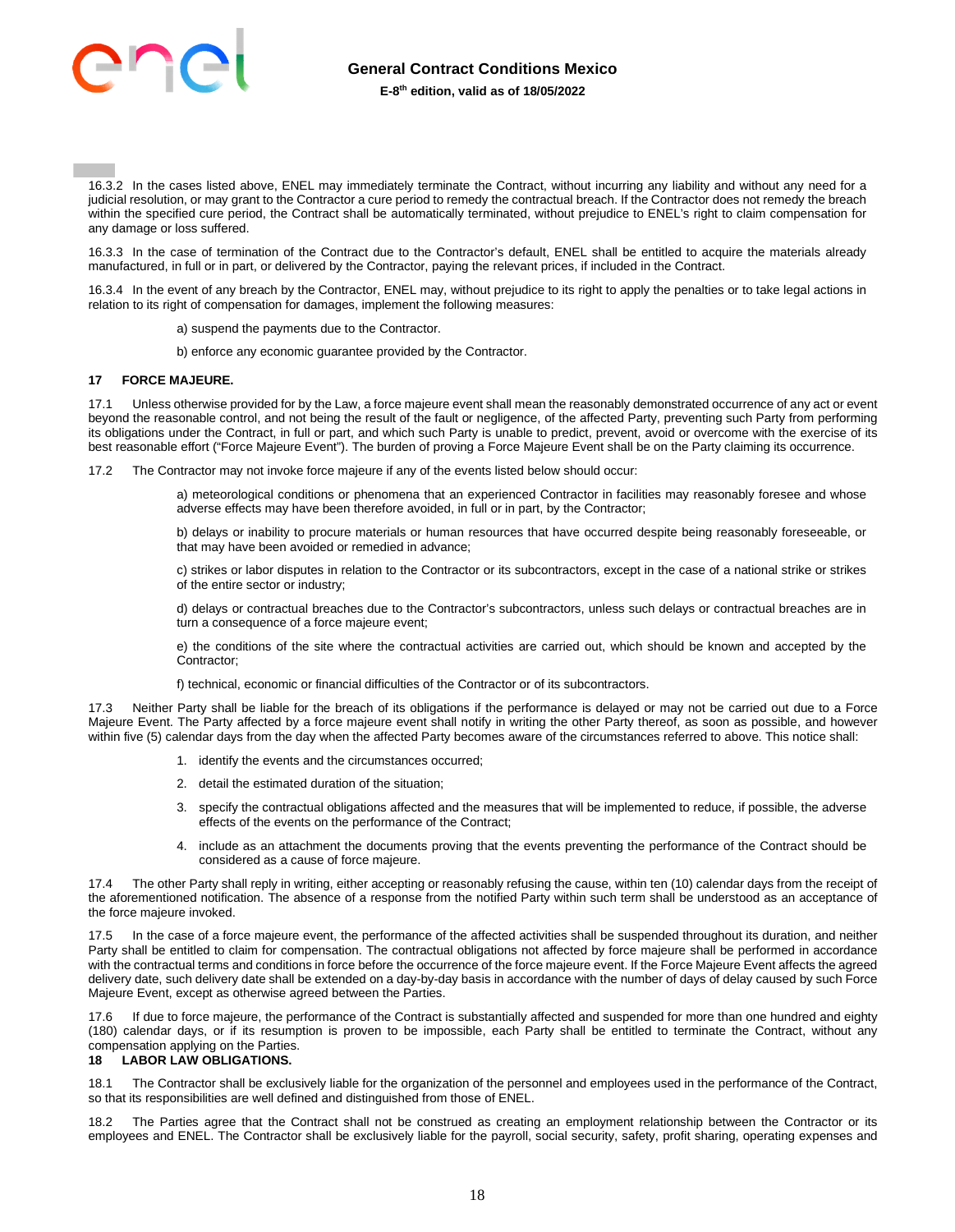

other taxes connected with the performance of the services, Specialized Services or the Employees, in accordance with the contractual provisions.

18.3 The Contractor shall be exclusively liable for the compliance with all the applicable labor and social security provisions, as well as with all the rights of its employees, including any right arising from the Contract.

In the performance of the Contract, the Contractor shall operate as an independent contractor. No agreement, instrument, document or transaction under this document shall be construed or considered as creating a partnership or a similar relationship or entity between the Contractor and ENEL.

18.5 Each Party, as the employer of its employees, shall be responsible for: (i) the payment of salaries; (ii) the payment of the contributions to the applicable social security scheme and/or funds of its country of domicile. Each of the Parties undertakes all the responsibilities and/or obligations set out by the applicable labor law in relation to its employees, administrative personnel and affiliates.

18.6 If ENEL receives a labor notification or claim from any employee of the Contractor, ENEL shall notify the Contractor in writing thereof within two (2) working days from the acknowledgment of receipt of the relevant notification or claim, attaching a copy thereof. ENEL may employ all the legal counsels deemed appropriate for the defense against any claim received and ENEL may recover from the Contractor the legal fees incurred for such defense. The Contractor undertakes to provide all the support required and to deliver to ENEL any information and documents required for the defense.

18.7 The Contractor shall not be liable before ENEL in the following cases: (i) ENEL does not act in accordance with the provisions of the previous paragraphs, or (ii) ENEL employs legal counsels for the defense of any claim filed against ENEL, in which case the defense, including the legal fees, shall be the exclusive responsibility of ENEL.

18.8 Within the framework of personnel hiring the Contractor undertakes to comply with the anti-discrimination local legislation.

18.9 The Contractor shall execute the collective labor agreements with the trade associations for the branch of industry under the scope of its corporate purpose and ENEL may at any time request the Contractor to provide supporting evidence about the compliance with the Contract provisions.

## <span id="page-18-0"></span>**19 ECONOMIC GUARANTEE.**

19.1 The Contractor shall guarantee the performance of all contractual obligations as well as the payment of damages and losses arising from the breach of the Contract. ENEL promotes the use of electronic protocols (such as SWIFT communications) or alternative means of digital documents (such as the electronic signature) ensuring traceability and authenticity of the documents.

19.2 ENEL may request the establishment of the Performance Guarantee, Advance Payment Guarantee (if applicable) and Warranty Guarantee, which may be submitted at the Contractor's discretion either in cash or as a guarantee issued by a financial institution approved by ENEL and in compliance with the requirements listed below.

19.3 The economic guarantee shall:

- be unconditional and irrevocable
- be issued for the benefit of ENEL;
- be payable on first demand only upon submission by ENEL of a written request to the issuer stating that ENEL has the right of repayment of the economic guarantee.

19.4 The financial institution issuing the guarantee shall be a bank, an insurance company or a financial intermediary authorized to operate in surety business by the competent authorities.

19.5 Should the issuer's creditworthiness deteriorate, the Contractor shall provide within sixty (60) days, upon ENEL's request, a replacement guarantee issued by a financial institution approved by ENEL. If no guarantee is submitted, ENEL may, in accordance with the Law, withhold and suspend the payments due to the Contractor.

19.6 The existence of a guarantee shall not limit the Contractor's liability under the Contract to the amount or the period of validity of the guarantee.

19.7 If the Price of the Contract should increase during its performance, ENEL may request the Contractor to provide an additional or replacement economic guarantee to cover the increase in the Contract Price.

19.8 Failure by the Contractor to comply with the required addition or replacement of the guarantees in accordance with clauses 19.5 and 19.7 above, shall entitle ENEL to terminate the Contract or, in accordance with the Law, to withhold and suspend payments to the Contractor until the due guarantee amount is reached.

#### **19.9 Performance Guarantee**

19.9.1 If established in the Contract, and unless the Contract sets out a different percentage, the Contractor shall deliver to ENEL a first demand guarantee for an amount equal to 20 % of the Price, as a guarantee for the accurate, proper and due performance of the obligations arising from the Contract on the Contractor, including the obligation to pay any amount due to ENEL, such as penalties. The Performance Guarantee shall also cover the warranty obligations of the Contractor before the delivery of the Warranty Guarantee.

19.9.2 The Contractor shall make available the Performance Guarantee before the Contract signature.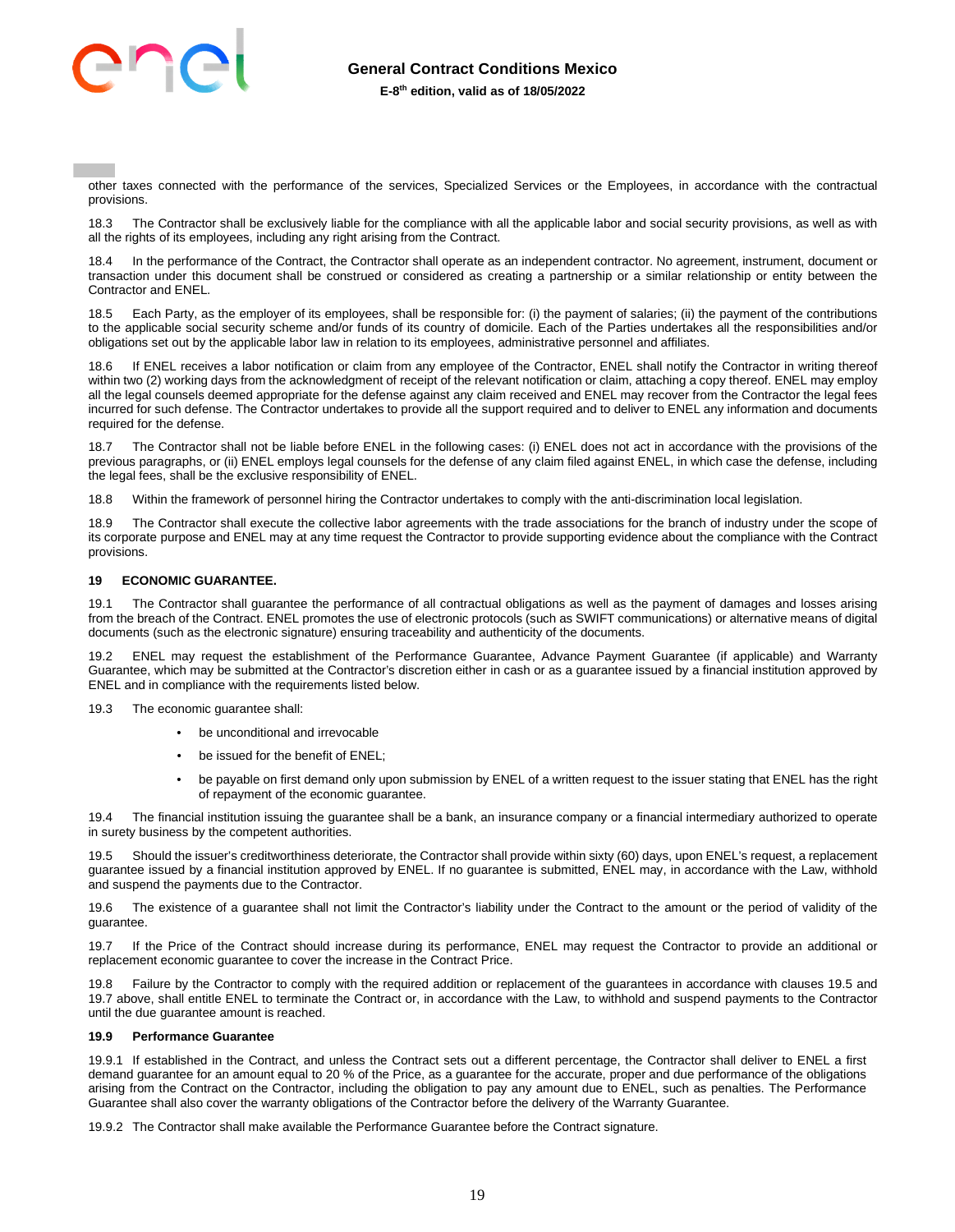

19.9.3 If the Contractor performs all of its contractual obligations, the Performance Guarantee shall be returned to the Contractor within ten (10) calendar days from the date of issue of the Warranty Guarantee.

#### 19.10 **Advance Payment Guarantee**

19.10.1 If ENEL makes advance payments to the Contractor, the Contractor shall deliver to ENEL a first demand guarantee for an amount equal to 100 % of the payment made.

19.10.2 The Contractor shall deliver to ENEL this Guarantee before ENEL makes the advance payment.

19.10.3 The Advance Payment Guarantee shall be returned to the Contractor after the Contractor has fulfilled a portion of the Scope of Contract having a value, in accordance with the Price, equal to the advance payment.

#### **19.11 Warranty Guarantee**

19.11.1 If provided for by the Contract, and unless the Contract sets out a different percentage, the Contractor shall deliver to ENEL a first demand guarantee for an amount equal to 5 % of the Price, as a guarantee for the Contractor's obligations during the Warranty Period.

19.11.2 The Contractor shall deliver to ENEL such Guarantee when ENEL returns the Performance Guarantee.

19.11.3 The Warranty Guarantee shall be returned to the Contractor within one (1) month from the expiry of the Warranty Period.

#### <span id="page-19-0"></span>**20 INSURANCES.**

20.1 The Contractor shall assume all liability for injury or damages caused to persons or property in the performance of the activities - including those performed by subcontractors or third-party agents - specified in the Contract and undertakes to take out adequate insurance policies at its own expense, in relation to the risk, and with financially stable and renowned insurance companies, throughout the term of the Contract, for:

- a) losses or damages that may be caused to materials and equipment covered by the Contract during their processing, loading and transportation, up to the date and place of delivery to ENEL, with the Contractor's full liability for any damage caused to the materials or equipment. This obligation is also assumed by the Contractor with regard to materials and equipment provided by ENEL for the performance of the Contract, from the moment they are made available to the Contractor or its subcontractors, until they are returned to **FNFI** :
- b) civil liability for losses and damages that may be caused by the Contractor's personnel or by its subcontractors' personnel, to the personnel or properties of ENEL and/or of third parties arising from the performance of activities under Contract. In all circumstances, ENEL shall not be liable for any causes attributable to the Contractor.

20.2 Similarly the Contractor undertakes to take out insurance for civil liability with adequate limits on compensation according to the risk, to cover claims for damage to property, personnel and/or for financial damage that may be caused to ENEL or third parties arising from defects or malfunction of materials or equipment attributable to the Contractor. Furthermore, the Contractor shall be liable for environmental damage or the imminent possibility that it may take place, as well as for the costs related to prevention, reduction and repair, in accordance with the conditions laid down in the applicable legislation.

20.3 If the Contract provides for the storage of materials by the Contractor at ENEL's premises, ENEL may request, and the Contractor shall take out, in addition to the insurances specified above, an insurance for theft and other damages that may be caused to the stored materials, for the entire duration of the Contract.

20.4 The above policies shall include a provision obliging the insurance company to pay ENEL directly. The limits of the insurance policy shall cover damaging events subject to claims received within the period of performance of the Contract and/or after the Warranty Period.

20.5 The insurance policy shall provide for the total waiver of the insurer against ENEL, with no exceptions whatsoever.

20.6 The Parties agree that the existence, validity and effectiveness of the insurance policies referred to in this clause is an essential condition for ENEL and, therefore, if the Contractor is not able to prove at all times the existence of the insurances, ENEL may terminate the Contract, notwithstanding the Contractor's obligation to pay compensation for the damages suffered by ENEL.

20.7 If at ENEL's discretion the insurances submitted by the Contractor are not sufficient to cover the risks, both in relation to the delivery of materials and/or equipment, as well as to the performance of the contractual works and/or services, the Contractor undertakes to modify and amend the insurance coverages according to the requirements of the Contract.

20.8 Similarly, the Contractor undertakes to take out, at its own expense and with financially stable and renowned insurance companies, any other type of compulsory insurance that may be required by applicable law, for the entire duration of the Contract and for the warranty period applicable from time to time.

## <span id="page-19-1"></span>**21 INTELLECTUAL PROPERTY.**

21.1 The Contractor represents and warrants that in the performance of the contractual activities and in the design, manufacturing, sale, distribution or marketing of any product or service supplied to ENEL, the Contractor has not infringed, is not infringing and shall not infringe any third party's intellectual property rights, such as rights on trademarks, patentable inventions, copyrighted works, utility models, industrial designs and trade secrets.

21.2 Where the Contractor should require to use any third party's intellectual property right to perform its contractual obligations, ENEL reserves the right to request to the Contractor the relevant documentation. Upon ENEL's request, the Contractor shall provide any additional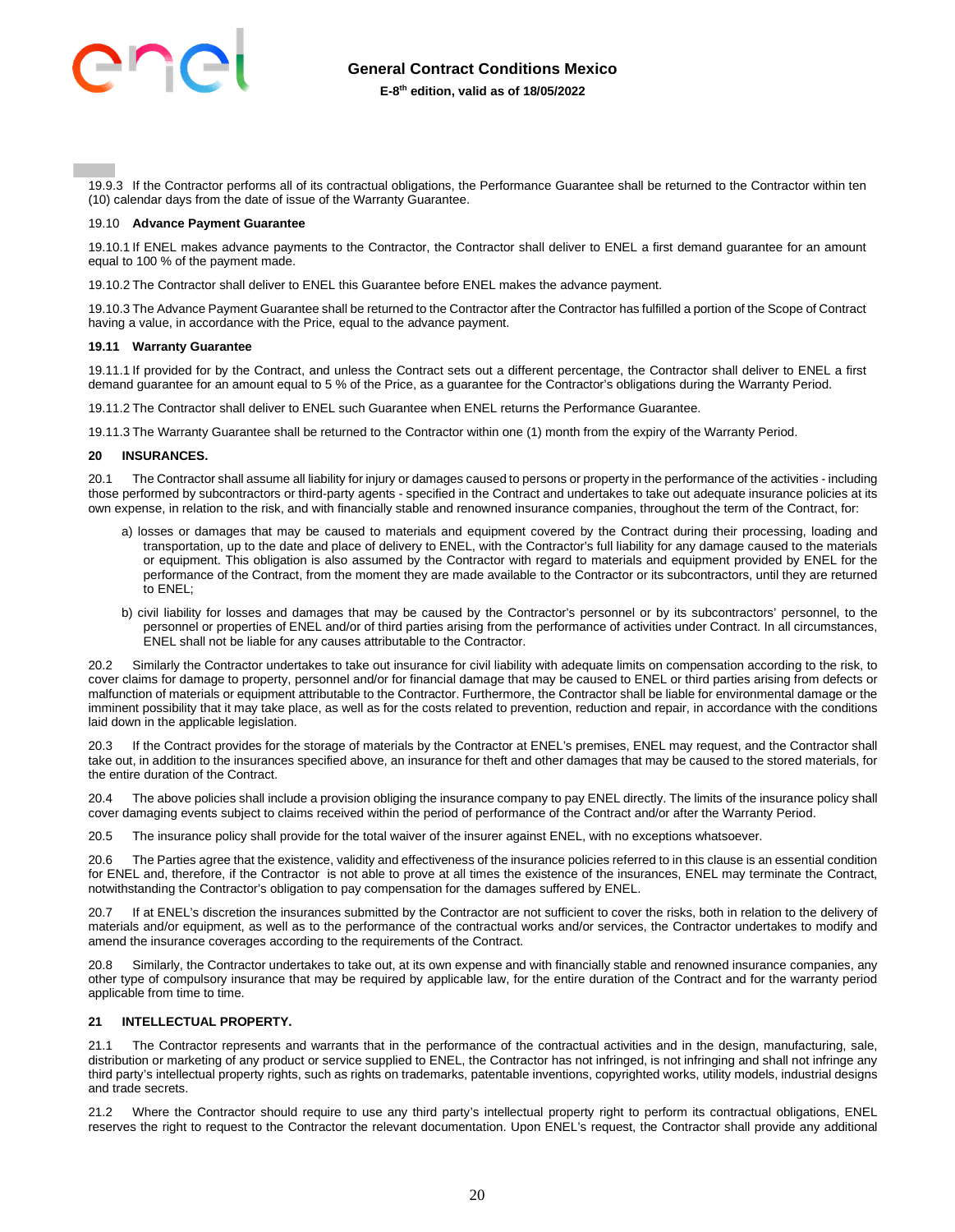

information, explanation, evidence, correspondence, manual and other documents or data relating to the resources protected by intellectual property rights, used in the performance of the Contract.

21.3 The Parties agree that, as for ENEL's products, samples or technical specifications that are delivered by ENEL to the Contractor for the performance of the Contract, the Contractor: (i) may not in any way copy, disclose, distribute, reproduce, process, translate, modify, adapt, develop, decompile, dismantle, reverse-engineer (or, in any case, carry out operations intended to extract the source codes) – in full or in part – any of such ENEL's products, samples or technical specifications, (ii) may not perform or manufacture any works, objects, items, products, samples or technical specifications derived therefrom; (iii) shall not use such products, samples, technical specifications or information covered by ENEL's intellectual property for any purpose other than the proper fulfillment by the Contractor of its contractual obligations, (iv) shall ensure that the aforementioned prohibitions are complied with also by the other parties involved, or which may be involved, by the Contractor in the performance of the Contract, (v) shall not disclose, and ensure that its employees do not disclose, them to third parties without the prior written authorization by ENEL, and shall keep them confidential in accordance with clause 22 below.

21.4 The Contractor is responsible for obtaining or achieving in due time the licenses, permits and authorizations required by the holders of patents, models and related trademarks, as well as other intellectual property rights. The Contractor shall be responsible for the payment of any royalty, compensation, remuneration, charge and/o fee due on this basis.

21.5 The Contractor represents and warrants that there are no existing contracts, agreements, licenses, permits, restrictions, requirements, patents, certificates, obligations for the Contractor, nor any other circumstances that prevent, or may prevent, ENEL from using or otherwise exploiting the intellectual property for the performance of this Contract, as well as the product, service, supply, license, document, object, item to which it is embedded or into which it is included.

21.6 If, as a result of a dispute raised by the owners or concessionaires of the rights referred to in this clause, ENEL has to totally or partially modify the materials to be supplied under the Contract, they shall be modified as soon as possible at the Contractor's expense, without this resulting in a deterioration of the quality of the supply, the operating features or the warranties. If the above occurs, a new process for the approval of prototypes shall be carried out, where this is prescribed for the relevant type of supply and before the materials are supplied. The Contractor shall indemnify ENEL for any costs related thereto, including, without limitation, transport costs, costs for tests, certifications, customs clearance, receipt of permits/authorizations or documents, as well as those for the purchase of any replacement or additional materials/items and any other costs and expenses.

21.7 All the amounts shall be payable to ENEL within 30 calendar days after receipt of the relevant request from ENEL.

21.8 If legal action is taken against ENEL by a third party for breach by the Contractor of the obligations referred to in clause 21, the Contractor shall, at ENEL's request, provide a coverage (according to the provisions of clause "ECONOMIC GUARANTEE") in relation to the value of the claims, within ten (10) calendar days. The Contractor shall release ENEL from any liability for infringements of the intellectual property rights and undertakes to make any reasonable effort to hold ENEL harmless from any damage relating to a claim or complaint against ENEL, and undertakes to indemnify ENEL for any loss or damage, either direct or indirect, arising from claims or subpoena.

21.9 Any claim, whether judicial or extra-judicial, made against the Contractor by third parties relating to the intellectual property rights, shall be immediately reported to ENEL.

21.10 All the documents, drawings, plans, computer programs, as well as copies thereof, provided by ENEL to the Contractor for the performance of the contractual services, including rights on inventions, patents, copyrighted works, utility models and other intellectual property rights required, or that will be required, for the performance of the contractual services according to the documents provided to the Contractor by ENEL, shall be the property of ENEL. The Contractor shall use them solely for the purposes of performing the Contract and shall return them to ENEL, taking at all times suitable measures in relation to the processing, use and transfer of data to ensure security and confidentiality, pursuant to clause "CONFIDENTIALITY" below.

21.11 The intellectual property rights and the technology and methods resulting from the works or services delivered by the Contractor in the performance of the Contract, and the relevant records created shall belong to ENEL, without giving the Contractor any right to increase the price specified in the Contract for such works or services.

21.12 The drawings, documents, plans, computer programs, as well as copies thereof, and in general any outcome (and the related intellectual property rights, including but not limited to patent applications, pending patents, database rights, copyrights, trademarks, rights on trade and industrial secrets and any relevant application on a worldwide basis, software designs and models, know-how) generated by the Contractor during the performance of the Contract (the "Foreground IPRs") shall be the exclusive property of ENEL, which shall also automatically become the owner of any relevant work in progress, generated from time to time during the performance of the Contract. Each Party acknowledges and agrees that each Party's Background IPRs shall remain the exclusive property of such Party and the other Party shall have no claim in relation to any such right; Background IPRs include all present and future intellectual property rights, including but not limited to patent applications, pending patents, database rights, copyrights, trademarks, rights on trade and industrial secrets and any relevant application on a worldwide basis, software designs and models, know-how, belonging to each Party before the signature of this Contract or gradually developed in parallel projects outside the scope of this Contract. Before signing the Contract, each Party shall specify in an annex attached to the Contract, its own Background IPRs which are relevant to the performance of the Contract. Therefore, if the Contractor intends to use these Background IPRs for the performance of the Contract, any Foreground IPRs belonging to ENEL shall be limited to the Add-ons (the "Add-ons"), which are the additional parts (generated by the Contractor in the performance of the Contract on the basis of its Background IPRs) that, in any way, do not include or contain any Background IPRs. The Parties shall agree in writing the list of the items constituting such Add-ons previously and/or within 30 (thirty) days after the expiry or termination of the Contract.

21.13 The marketing methods and the way the technology covered by the Contract is distributed to third parties, as well as any benefits arising therefrom, are regulated by the Contract.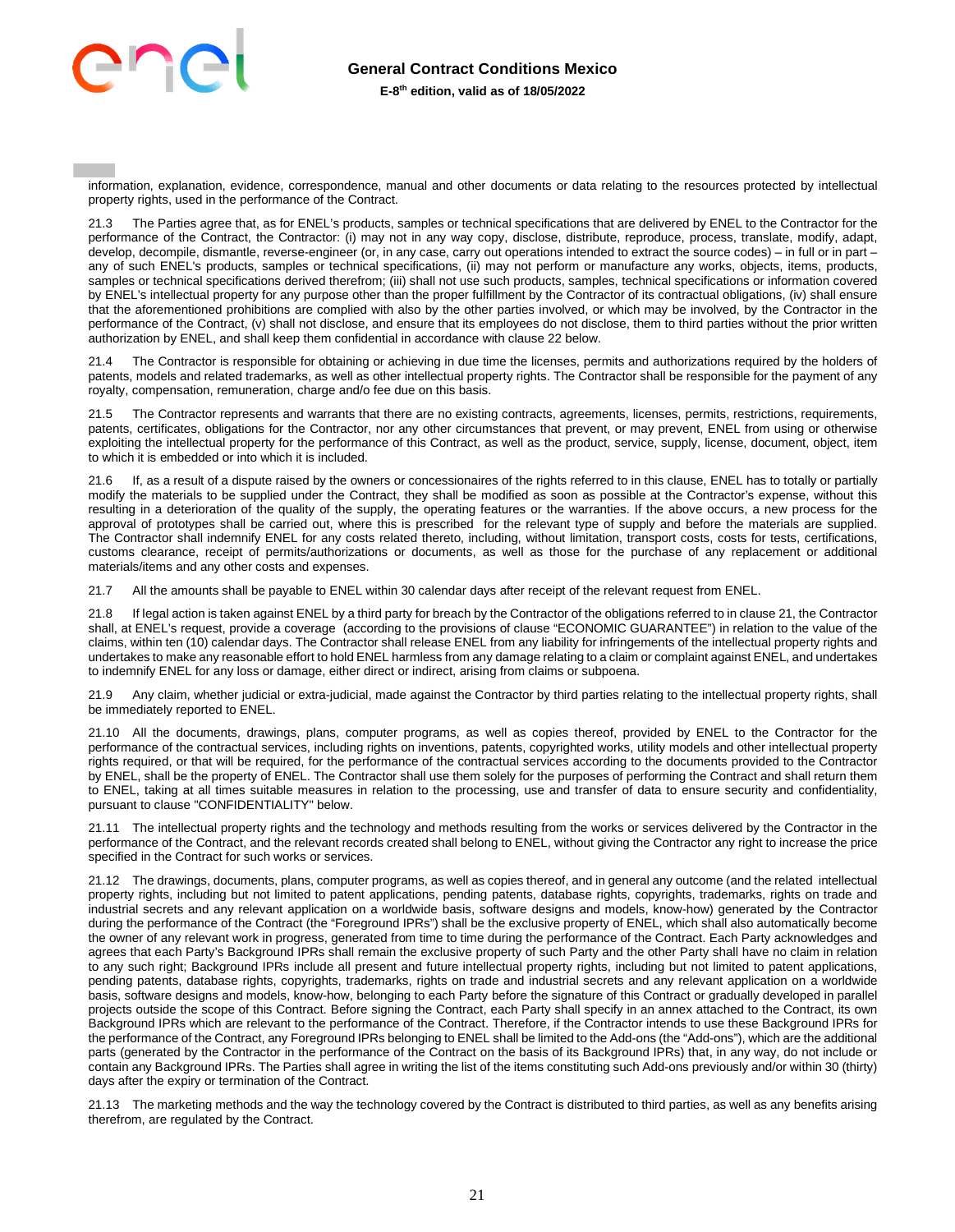

21.14 Failure by the Contractor to comply with the intellectual property obligations set out in this clause, shall entitle ENEL to terminate the Contract, without prejudice to its right to undertake any action and claim compensation for any damages suffered.

21.15 The Contractor shall not use ENEL's trademarks, logos and/or distinguishing marks and shall not disclose for commercial purposes the services provided to ENEL, without ENEL's prior written authorization.

## <span id="page-21-0"></span>**22 CONFIDENTIALITY.**

22.1 "Confidential Information" includes, without limitation, economic and financial documents, data and information relating to business strategies, product information and/or production processes (design, study and development), means and costs of production, sales information, development and customer management strategies, any kind of data about customers, contractors and their technical or commercial profile, documentation regarding technical and economic bids in public and private tenders, data about tests and/or operations of plants, equipment, machineries and products, business analysis, market researches, business and marketing plans and other statistical data that are relevant for the business, internal organization procedures, ideas for advertising and new trademarks not yet used in the market, prices, features, concepts, prototypes and layouts of new products or services not yet launched on the market, etc. The term also includes economic, financial and technical documents referring, for instance, to patentable inventions, patents, patents applications, licenses, source code of any kind of software, its principles and the related algorithms; discoveries, algorithms and formulas; new production processes and methods; new methodologies for testing plants, equipment, machineries and products, results of Research and Development (R&D) activities. Furthermore, the term applies to any internal procedure, patent, license or information that:

(i) is expressly qualified as "confidential", strictly confidential", "secret" (or in any other similar way) by the disclosing Party; or

(ii) the receiving Party knew or ought to have known to be confidential due to its nature or to the treatment carried out by the disclosing Party, considering that such information is not publicly known, is not easily accessible to third parties and is subject to appropriate measures to preserve its non-public nature.

22.2 Confidential Information includes all information relating to a Party and made available to the other Party, before or during the performance of the Contract, either by the administrators, managers or employees of the disclosing Party, or its Subcontractors or Affiliates and their relevant administrators, managers, employees or subcontractors (hereinafter, "disclosing Party's Representatives"). Confidential Information also includes all information regarding the disclosing Party's Representatives.

22.3 Confidential Information shall not include all information that:

- the receiving Party may prove to have legitimately known before or upon commencement of the performance of the Contract;
- the receiving Party may prove to have lawfully received by third parties not bound by (or not in breach of) any legal or contractual nondisclosure obligation.
- after disclosure to the receiving Party, due to reasons other than any of the receiving Party's default, becomes generally known or easily accessible for the persons within the circles that normally deal with this kind of information.

22.4 All Confidential Information that each of the Parties makes available (orally, in writing, in electronic format or in any other form) for the purposes of and/or during the performance of the Contract, as well as any other Confidential Information of which the Parties may become aware as a result of other contracts executed between the Parties and/or entered into by each of the Parties with a third party, and/or as a result of the relevant pre-contractual negotiations, including all documents, information, specific knowledge (regardless of how they have been collected, acquired or developed in relation to the Contract), may only be used for the purposes of performing the Contract and shall be confidential.

22.5 In particular, Confidential Information may not be disclosed to third parties without the prior and explicit written consent of the disclosing Party. Furthermore, each of the Parties may not use, copy, reproduce, translate, modify, adapt, develop, dismantle or separate, nor reverseengineer or carry out any other operation intended to extract the source codes - in full or in part- of the Confidential Information received, without the prior and explicit consent of the disclosing Party.

22.6 Notwithstanding the foregoing, the receiving Party may disclose Confidential Information to fulfill a legal request by a competent court, a government agency or a competent authority, having jurisdiction on such Party, provided that in this case the Party informs the other Party (where legally allowed) before disclosing the Confidential Information, so that the other Party may defend, limit or protect from such disclosure, and provided that: (i) the disclosure only refers to the portion of Confidential Information strictly required to be disclosed, and (ii) the Party makes any reasonable effort to obtain a confidential treatment for any Confidential Information disclosed.

22.7 Each of the Parties:

- shall restrict the disclosure of Confidential Information exclusively to the Representatives and Affiliates that effectively need to know such information, due to their degree of involvement in the performance of the Contract;
- shall bind its Representatives and Affiliates in order to ensure that they fully comply with the obligations set out in this clause;
- shall be held liable for any action or omission by its Representatives and Affiliates that leads to a breach of the obligations to maintain confidentiality and not to use Confidential Information for purposes other than the performance of the Contract.

22.8 The Party receiving the Confidential Information shall create and manage logical and physical data, using state-of-the-art international techniques and practices, in order to ensure protection of such data from unauthorized access, reproduction, disclosure or use. After termination of the Contract, the receiving Party shall return all data, documents and information received from the other Party or in its possession, for the purposes of carrying out the contractual activities, and shall destroy all copies and files that it may have, unless otherwise authorized in writing by the disclosing Party. The receiving Party shall confirm the destruction of these data to the other Party within fifteen (15) days from the request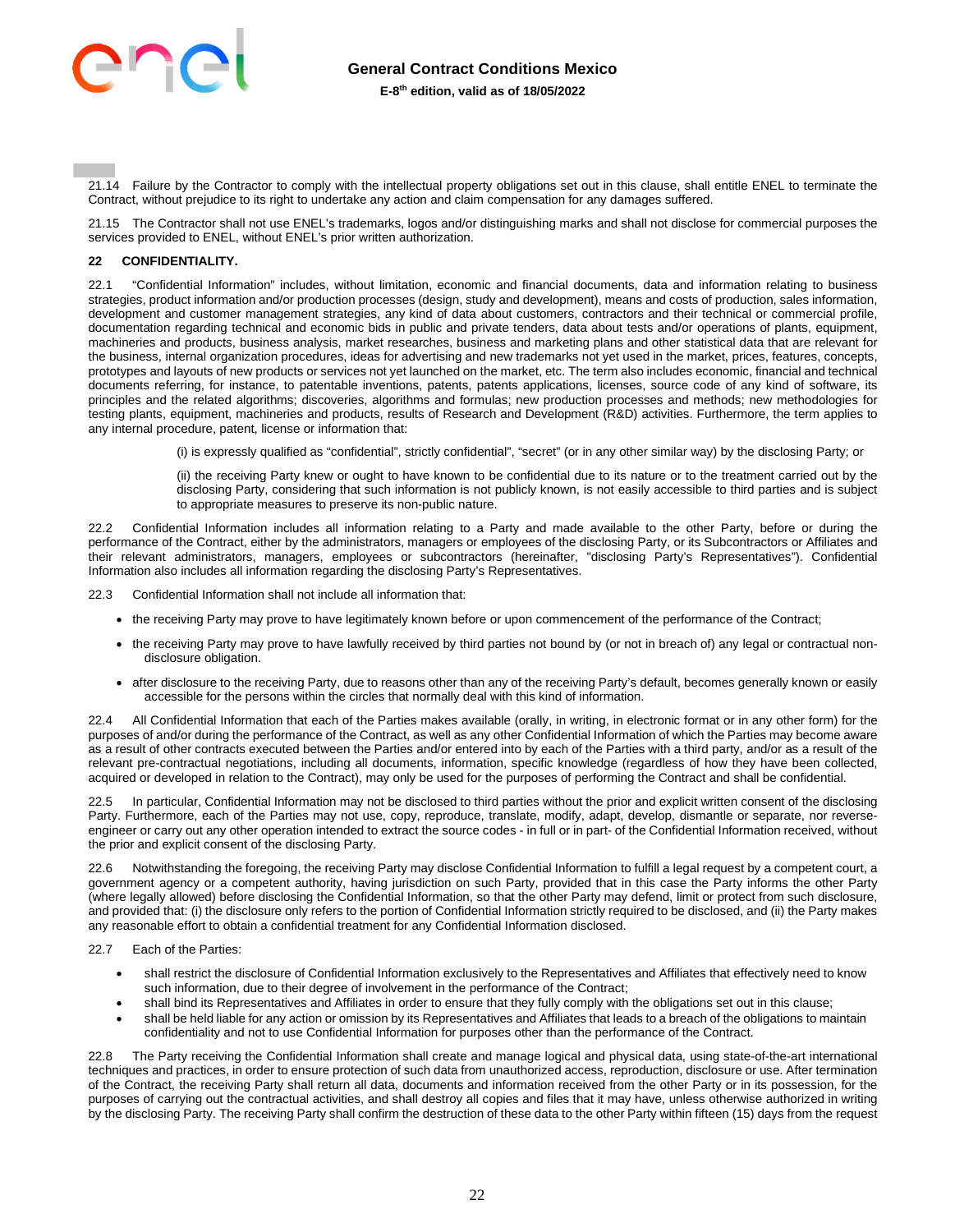

and shall issue a written statement certifying that such Party does not hold any document or other items containing (or related to) Confidential Information.

22.9 The Parties shall ensure that Confidential Information is not disclosed during the performance of the Contract and for five (5) years after its termination, except as otherwise provided by the Contract or where required by the Law or by a competent Authority. Notwithstanding the foregoing, in the case of Confidential Information qualified as "strictly confidential" by ENEL, the obligations of confidentiality and non-use set forth in this clause shall survive the termination of the Contract for any reason whatsoever, unless otherwise provided by the disclosing Party, and shall be valid until the receiving Party is able to prove that said "strictly confidential" information has become generally known among or readily accessible to persons within the circles that normally deal with this kind of information for any reason other than the disclosure by the receiving Party.

22.10 The Parties shall agree in writing the provisions relating to the contents, the means of communication, the date of publication of the press articles and news or communications of any kind in relation to the Contract or any other subject or information related thereto.

22.11 The Parties acknowledge and agree that compensation for damages may not represent an adequate indemnification for the breach of confidentiality and that the affected Party shall be entitled to seek and obtain other remedies or to avoid any possible violation or damage arising from such breach, according to the current legislation. In the case of any breach of the confidentiality obligations, each of the Parties may also decide to terminate the Contract

22.12 If required by the disclosing Party, and provided that it does not affect the performance of the Contract, the other Party shall at any time return or destroy, or request its Representatives to return or destroy, all the hard copies of the Confidential Information in their possession. Furthermore, the receiving Party shall make, and ensure that its Representatives make, any reasonable effort to return or destroy any related data stored in electronic format and shall confirm the destruction of these data to the disclosing Party within fifteen (15) days from the relevant request, and shall issue a written declaration certifying that such Party does not hold any document or other items containing (or related to) Confidential Information.

22.13 Each Party acknowledges and agrees that Confidential Information is, and shall remain, the exclusive property of the disclosing Party. Nothing in the Contract shall be construed - unless expressly specified in writing - as granting a license or a similar instrument in relation to patents, copyrights, inventions, discoveries or improvements made, conceived or acquired, either before or after the performance of the Contract.

22.14 Each of the Parties represents and warrants to the other Party that it shall not infringe any third party's right on trade secrets in the performance of the Contract.

## **22.15 Cyber Security.**

22.15.1 The Contractor may access ENEL's IT system only if authorized by ENEL. The Contractor is responsible for the activities performed on ENEL systems by using its digital identity, which shall be protected at any time. In performing such activities, the Contractor shall comply with the following rules of conduct:

- a) never disclose or provide the authentication credentials to anyone;
- b) not insert passwords into e-mail messages or other forms of electronic communication, nor disclose them over the phone to anyone;
- c) never memorize passwords to access ENEL's applications via browser through the "remember password" functionality;
- d) ensure that no one is watching when the Contractor enters the credentials to access IT devices or systems, in order to prevent theft of the Contractor's credentials;
- e) never use the same password for the authentication to different systems;
- f) access to information systems shall be limited to software/tools specifically provided for the performance of the necessary activities; the use of network services or connections for purposes not related to the activities that shall be carried out is prohibited;
- g) any transaction developed through ENEL's IT systems shall not violate the Law; h) the (permanent or temporary) workstation used shall not be connected to Internet services other than those provided or authorized by ENEL and shall be equipped with the required antivirus. All necessary measures shall be taken to prevent the spread of viruses, malwares or any illegal software that may cause interruptions in the service or loss of data;
- i) all e-mail accounts, file storage or communication platforms (including social networks) shall be explicitly provided or authorized by ENEL;
- j) sensitive data shall be stored, transmitted or erased by an appropriate encryption software;
- k) it is forbidden to modify the system configuration to avoid security checks;
- l) in order to prevent the disclosure of information to unauthorized persons, attention shall be paid to printed documents, removable hard drives, removable storage devices and video screens.

22.15.2 If at any time during the term of the Contract, its performance requires or entails the access and/or use by the Contractor of any application available on ENEL's systems and/or ENEL's IT infrastructure ("ENEL Systems"), this clause shall apply to the Contractor. Upon ENEL's request, at any time and for any reason, the Contractor shall participate in and implement ENEL's two-factor authentication system (the "Multifactor Authentication System"), as a mandatory requirement to access and/or use the ENEL Systems. To participate in and implement the Multifactor Authentication System, the Contractor undertakes to meet the following requirements: (i) a smartphone and a working SIM card (also personal or for mixed-use) are required; (ii) each smartphone used for the purposes of the Multifactor Authentication System shall be associated exclusively with the personal identity of the specific employee, agent, Subcontractor, representative or other Contractor's personnel who may access and/or use the ENEL Systems on behalf of the Contractor; and (iii) the Contractor shall satisfy all of the foregoing requirements at its sole risk, cost and expenses. ENEL does not bear any charge (financial or otherwise) for the supply of the smartphone and shall not be liable to the Contractor or any third party for any damages, claims or losses, either direct or indirect, arising out of or connected with the failure and/or defective functioning or unlawful use of any smartphone that is used for the Multifactor Authentication System by the Contractor's employees, agents, Subcontractors, representatives or other personnel.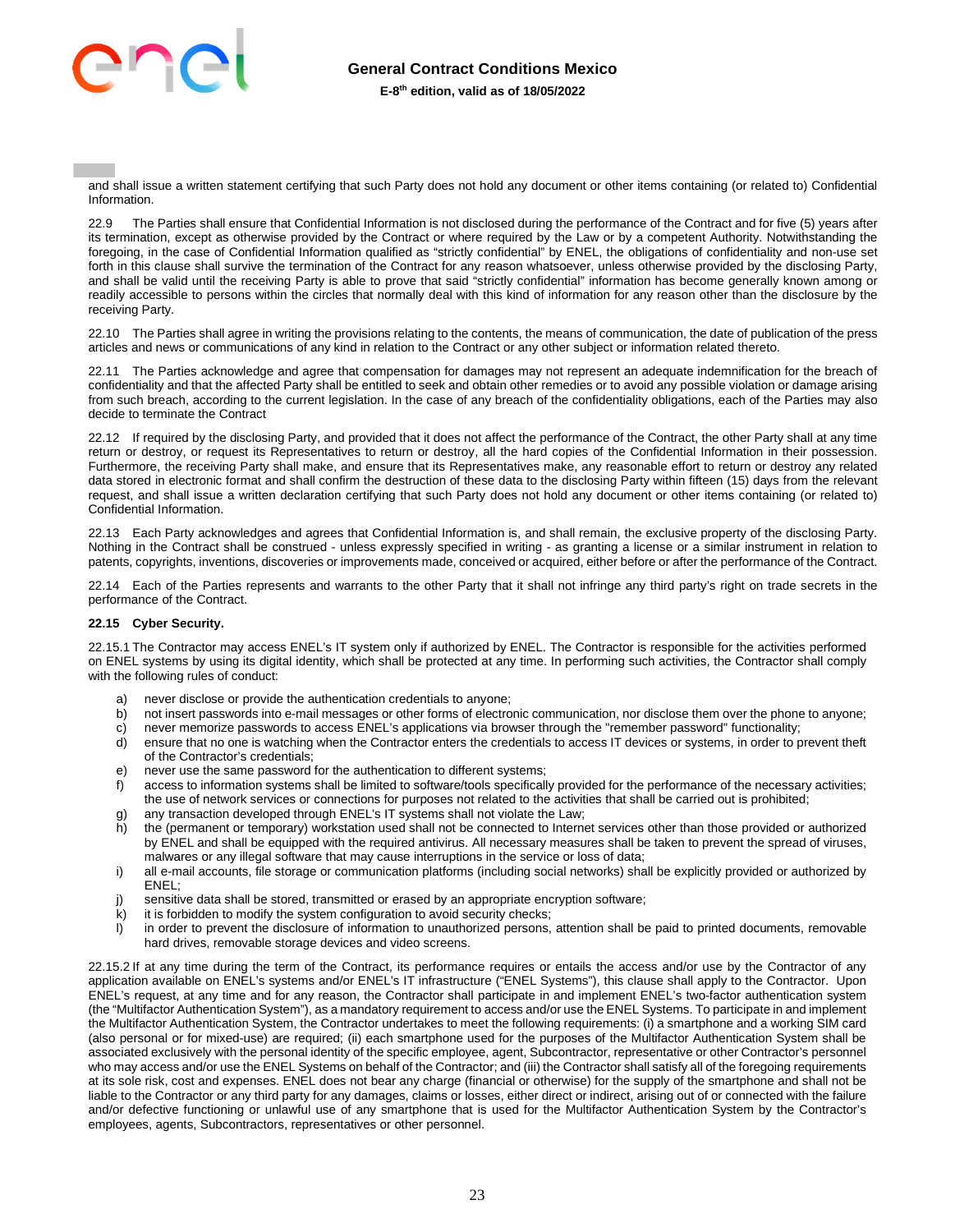

## <span id="page-23-0"></span>**23 PROCESSING OF PERSONAL DATA.**

23.1 ENEL and the Contractor shall comply with the legislation on the protection and processing of personal data. When processing personal data on behalf of ENEL, the Contractor shall implement suitable security, technical and organizational measures to prevent any breach of personal data, and shall comply with the EU General Data Protection Regulation 679/2016, either within or outside the European Union and shall promptly inform ENEL of any breach of personal data occurred during the performance of the Contract.

23.2 The Parties shall process other Party's data which may be related to identified or identifiable natural persons (hereinafter "Personal Data"). The Parties shall process Personal Data in accordance with the provisions of this Contract, with the applicable legislation and with the rules regulating its professional activity, including, without limitation, the Federal Law on the Protection of Personal Data Held by Private Parties and its Regulation. Furthermore, the Parties shall require any service provider carrying out the processing of Personal Data on behalf of the Parties to fulfill the applicable requirements and guidelines. This privacy notice is available a[t https://www.enel.mx/es/privacy.](https://www.enel.mx/es/privacy) 

## <span id="page-23-1"></span>**24 SUPPLIER PERFORMANCE MANAGEMENT**

24.1 ENEL monitors and assesses the performance of Contractors through a dedicated supplier performance management ("SPM") process. The main topics evaluated during the assessment are the following:

- a) quality of activities:
- b) compliance with the schedule;
- c) compliance with health, safety and environmental rules;
- d) respect of human rights;
- e) cooperation and innovative solutions proposed during the performance of the Contract.

24.2 On the basis of the items listed above, ENEL shall assign a score to the Contractor. In the case of a positive score, the Contractor may have access to the incentive actions specified in the "Regulations on incentive management", available at: https://globalprocurement.enel.com/es/convertirse-en-proveedor/supplier-performance-management. In case of application by ENEL of the remedies set forth in the Contract for breaches of contractual obligations, ENEL will assign to the Contractor a negative score.

#### <span id="page-23-2"></span>**25 VALUE ENGINEERING AND GAIN SHARING<sup>3</sup> .**

25.1 "Value Engineering" means the systematic application of recognized techniques to identify functions, products, services, designs, techniques, alternatives, or performance improvements that have the effect of maintaining or improving the quality and/or value of the work or the project's overall cost and other applicable factors, while reducing the Price without affecting the safety, quality, and environmental compliance of the Scope of Contract. Value Engineering is the result of such practices or designs being or not a deviation from the Technical Specifications, thus resulting in a deviation from and/or modification to the Contract. Value Engineering shall not include standard optimization taken during the design process that ENEL and the Contractor would normally perform.

25.2 ENEL and the Contractor may submit "Value Engineering" proposals. Any "Value Engineering" proposals submitted by the Contractor shall be aimed at reducing the Price through direct and quantifiable adjustments to the Scope of Contract.

- 25.3 The Contractor's proposals to ENEL shall be reviewed and approved by ENEL.
- 25.4 "Value Engineering" proposals shall include:
	- a) the proposed changes to the Scope of Contract (detailed description, attribution of responsibilities among the Parties, etc.);
	- b) the anticipated savings and/or improvements in the Scope of Contract (financial or otherwise) that will be achieved by either Party;
	- c) the estimated costs to be incurred by either Party;
	- d) any other impact on the provisions of the Contract.

25.5 ENEL shall make any commercially and technically reasonable efforts to review and respond to the "Value Engineering" proposals within fifteen (15) days from their receipt. If a "Value Engineering" proposal is approved, the proposing Party shall timely develop a specific implementation plan.

25.6 No "Value Engineering" proposal shall be implemented unless a formal acceptance in writing has been issued by ENEL.

25.7 The monetary value of the "Value Engineering" proposals shall be referred to as the "Gain Sharing". The Contractor shall submit a proposal of Gain Sharing distribution between ENEL and the Contractor. Should the proposal be approved, the Contractor may be entitled to receive such portion of the Gain Sharing as agreed upon by the Parties.

 $3$  This clause shall only apply to Contracts which are not subject to laws banning or limiting the use of this mechanism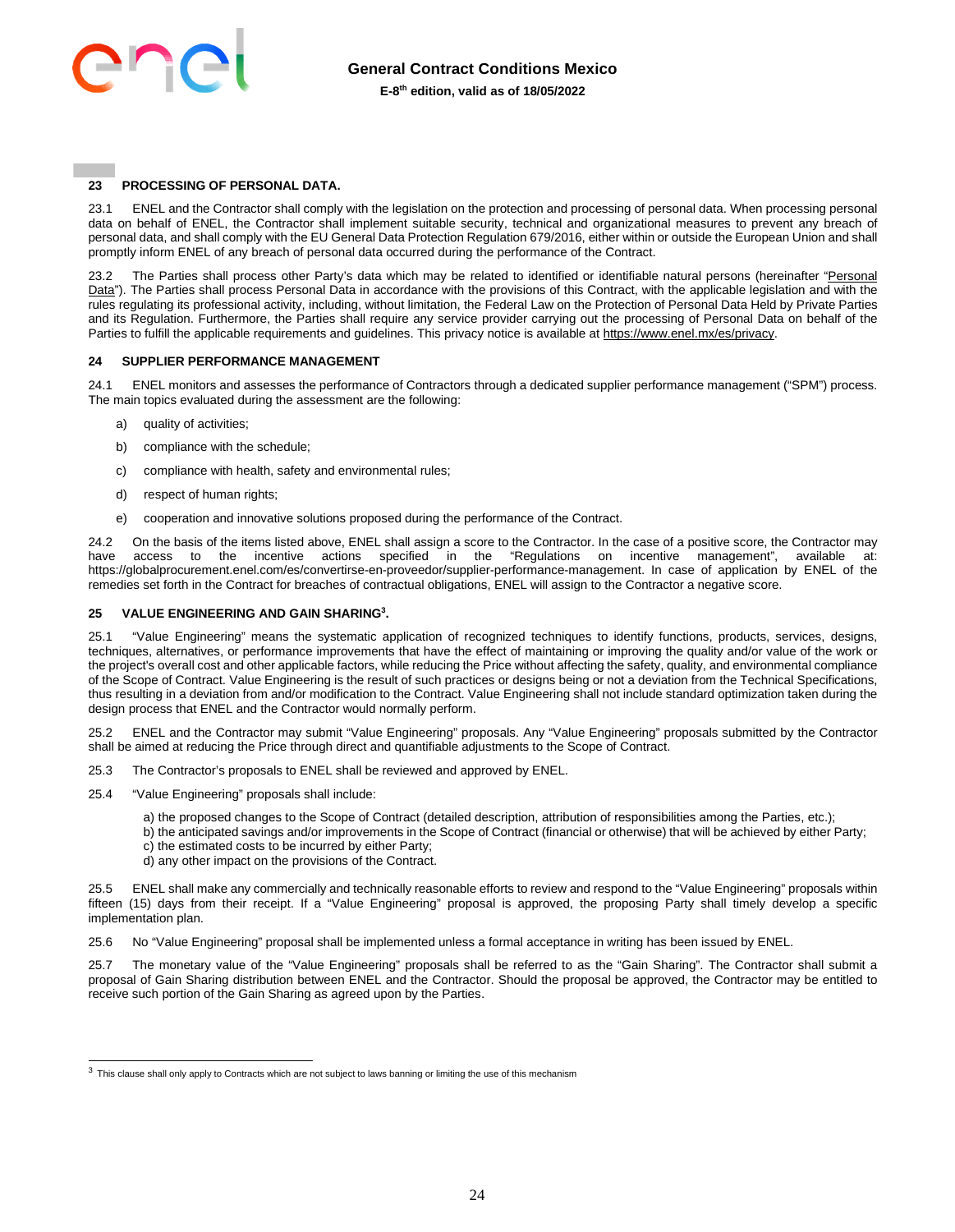

25.8 Upon approval of a "Value Engineering" proposal, the Contractor shall submit a Change Order request in accordance with the contractual provisions.

## <span id="page-24-0"></span>**26 GOVERNANCE.**

#### **26.1 Contract Governance Structure**

26.1.1 Where provided for in the Contract, the Parties may set up a committee (so-called "Review Group") to supervise the progress of the performance of the Contract. The Review Group is made up of an equal number of representatives of the Parties. Each Party may periodically change its representatives in the Review Group at its sole discretion, notifying the other Party of the change.

26.1.2 From time to time, by mutual agreement between the Parties, additional representatives of both Parties, with appropriate technical skills, experience and knowledge, or external consultants, may be invited to attend the meetings of the Review Group, without prejudice to the obligation for all third parties to sign and comply with confidentiality obligations.

26.1.3 The Review Group is chaired by a representative of ENEL.

#### **26.2 Decision-making process.**

26.2.1 All the decisions of the Review Group shall be unanimous. If the Review Group, after making good faith efforts, fails to reach an agreement, this matter shall be referred to the representatives of ENEL and the Contractor specified for this purpose in the Contract. These representatives shall promptly meet and negotiate in good faith to resolve this issue.

#### **26.3 Responsibility.**

26.3.1 The Group's responsibilities include:

- a) support and facilitate ongoing cooperation and communication between the Parties;
- b) supervise and coordinate the transfer of information;
- c) periodically evaluate the performance of the Contract;
- d) discuss in good faith all potential improvements that may be implemented during the performance phase.

26.3.2 Unless otherwise provided in the Contract, the Review Group meets at least once a year at ENEL's premises or other venues agreed by the Parties. Alternatively, the Review Group may meet by teleconference, videoconferencing or other similar communication equipment.

26.3.3 The Chairman of the Review Group is responsible for sending the agenda, reasonably in advance of all meetings, as well as for the preparation of the final minutes of each meeting.

26.3.4 Any expenses for attending the meetings shall be borne by each Party.

#### <span id="page-24-1"></span>**27 KPI (KEY PERFORMANCE INDICATOR).**

27.1 The Contractor shall perform the Contract satisfying the service levels, where expressly provided for in the Contract.

27.2 The Parties shall monitor and verify the achievement of the service levels in accordance with the terms set out in clause "GOVERNANCE" above.

## <span id="page-24-2"></span>**28 GLOBAL COMPACT.**

28.1 Each of the Parties acknowledges the content of the so-called "Ten Principles" of the United Nations Global Compact, and declares to manage its business activities and operations in order to meet such fundamental responsibilities in the areas of human rights, labor, environment and anti-corruption.

28.2 In particular, the Contractor undertakes to fully comply with the principles of the Global Compact and with the Law, and shall ensure that all activities carried out, either directly or by its Subcontractors, Subsuppliers, other Third Parties appointed by the Contractor and its entire supply chain comply with the following principles of the Global Compact:

a) HUMAN RIGHTS.

- One: Businesses must support and respect the protection of internationally recognized human rights in conducting their business activities.
- Two: Businesses must ensure that they do not take part in human rights violations.

b) LABOR.

- Three: Businesses must uphold the freedom of association and the effective recognition of the right to collective bargaining.
- Four: Businesses must uphold the elimination of all forms of forced and compulsory labor.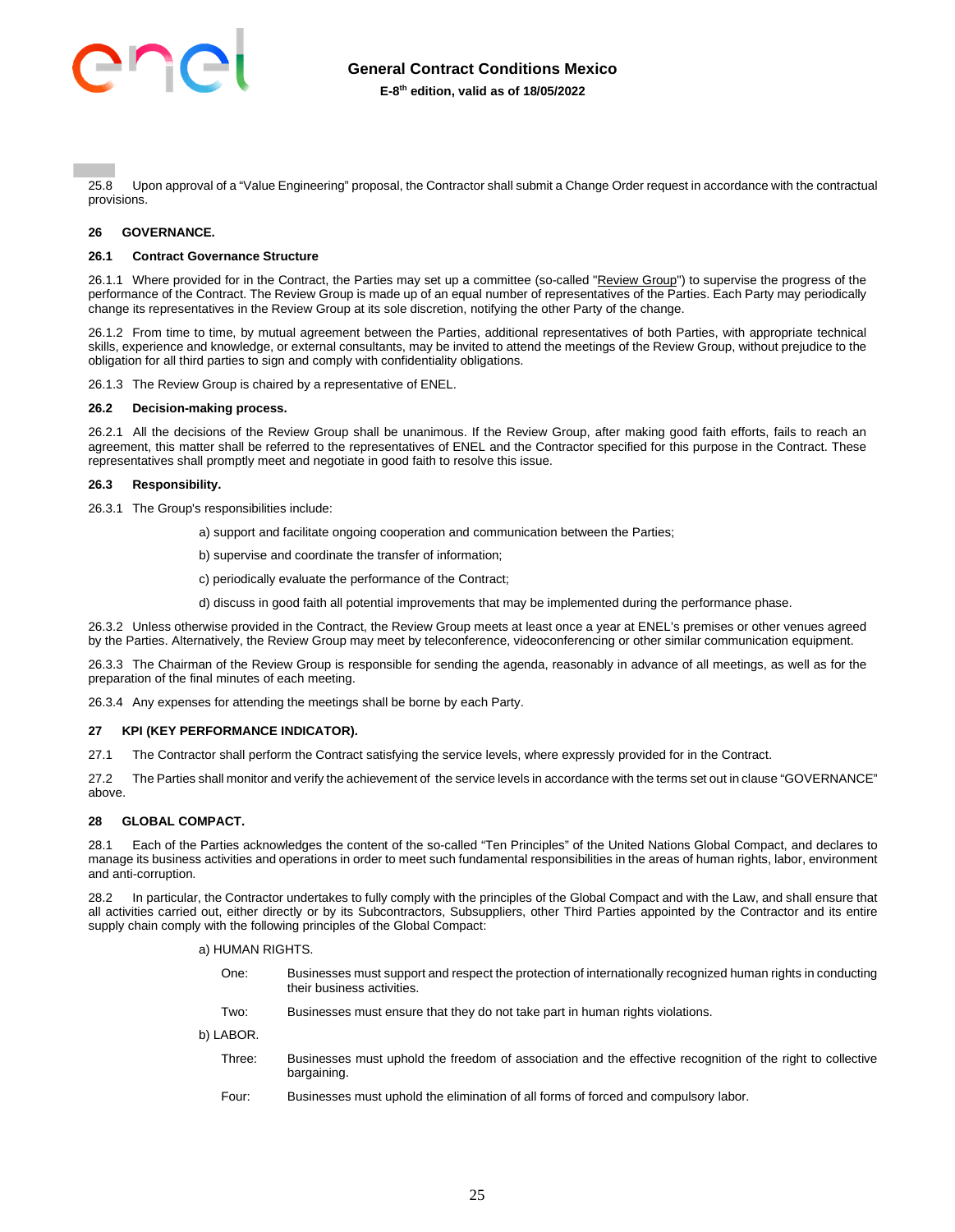

Five: Businesses must uphold the effective abolition of child labor.

Six: Businesses must uphold the elimination of discriminatory practices in employment and education.

c) ENVIRONMENT.

- Seven: Businesses must conduct their affairs in a preventive manner to avoid potential damage to the environment.
- Eight: Businesses must undertake initiatives to promote greater environmental responsibility.
- Nine: Businesses must encourage the development and diffusion of environmentally friendly technologies.
- d) ANTI-CORRUPTION.
- Ten: Businesses must work against corruption in all its forms, including extortion and bribery.

28.3 The Contractor undertakes to inform ENEL of any situation which, to the best of its knowledge, after due inquiry, including situations related to its Subcontractors, Subsuppliers, Third Parties appointed by the Contractor and its entire supply chain, may result into a failure to fulfill these principles, as well as the plan to remedy these situations.

28.4 Throughout the term of the Contract, the Contractor undertakes to allow ENEL to verify the degree of compliance with the requirements set out in this clause, by carrying out inspections, audits and/or requests for documents. In such cases, the Contractor shall grant ENEL the access to its facilities and duly provide the requested documents, and the Contractor shall employ its best efforts to fulfill this obligation and shall ensure that its Subcontractors, Subsuppliers, Third Parties appointed by the Contractor and its entire supply chain do the same.

28.5 ENEL shall be entitled to terminate the Contract, for causes attributable to the Contractor, whenever ENEL becomes reasonably aware that the Contractor or its Subcontractors, Subsuppliers, Third Parties appointed by the Contractor or its supply chain violated one of the above mentioned principles. The Contractor shall indemnify and hold ENEL harmless against any damage, loss, cost or expense arising therefrom.

#### <span id="page-25-0"></span>**29 CODE OF ETHICS.**

#### **29.1 General details.**

29.1.1 The ENEL Group in the conduct of its business and in the management of relationships complies with the contents of its Code of Ethics, its Zero Tolerance Anti-Bribery Plan and its Human Rights Policy.

29.1.2 The Contractor acknowledges the commitments laid down in the Code of Ethics, the Zero Tolerance Anti-Bribery Plan and the Human Rights Policy and declares that the conduct of its business and the management of its relationships with third parties refer to equivalent principles, and the Contractor shall ensure that all of its Subcontractors, Subsuppliers, Third Parties appointed by the Contractor and its entire supply chain comply with such principles.

29.1.3 The Contractor undertakes to comply with the principles of the International Labor Organization conventions, as well as with the legal regulations on: the protection of child and women labor; equal opportunities; the prohibition of discrimination, abuse and harassment; freedom of association and representation; forced labor; environmental safety and protection; health and hygiene conditions. Furthermore, the Contractor shall ensure that all of its Subcontractors, Subsuppliers, Third Parties appointed by the Contractor and its entire supply chain comply with the same.

29.1.4 Furthermore, the Contractor shall comply with the applicable legislation on salary, pensions and social security contributions, insurances, taxes, etc., in relation to all of its workers employed at any title in the performance of the Contract, and shall ensure that its Subcontractors, Subsuppliers, Third Parties appointed by the Contractor and its entire supply chain comply therewith. In the case of any conflict between the International Labor Organization conventions and the applicable regulations, the most restrictive rules shall apply.

29.1.5 Each of the Parties undertakes to prevent any form of corruption. Therefore, ENEL prohibits to make any promise, offer or request for unlawful payments, whether in cash or other utility, for the purpose of furthering its relationships with its stakeholders and this shall apply to all of its employees. The Contractor undertakes to comply with this obligation and to ensure that all of its Subcontractors, Subsuppliers, Third Parties appointed by the Contractor and its entire supply chain comply therewith.

29.1.6 ENEL reserves the right to carry out any control and monitoring activity (e.g. inspections, audits and/or requests for documentation) to verify the fulfillment of the obligations specified above, both by the Contractor and any of its Subcontractors, Subsuppliers, Third Parties appointed by the Contractor and operators belonging to its supply chain. In such cases, the Contractor shall grant ENEL the access to its premises and duly provide the requested documents, and the Contractor shall employ its best efforts to ensure that its Subcontractors, Subsuppliers, Third Parties appointed by the Contractor and its entire supply chain do the same.

29.1.7 Failure by the Contractor to fulfill these obligations shall entitle ENEL to terminate the Contract and to request compensation for damages from the Contractor.

#### **29.2 Conflict of interests.**

29.2.1 During the performance of the Contract, the Contractor undertakes to have exclusive regard for the interests of ENEL, ensuring that there are no situations that might lead to the occurrence of any conflict of interest in relation to the activities to be performed.

29.2.2 Throughout the term of the Contract, the Contractor undertakes to adopt a suitable conduct in order to avoid potential conflict of interests. If any situation is considered as liable to create a conflict of interests - notwithstanding ENEL's right to terminate the Contract - the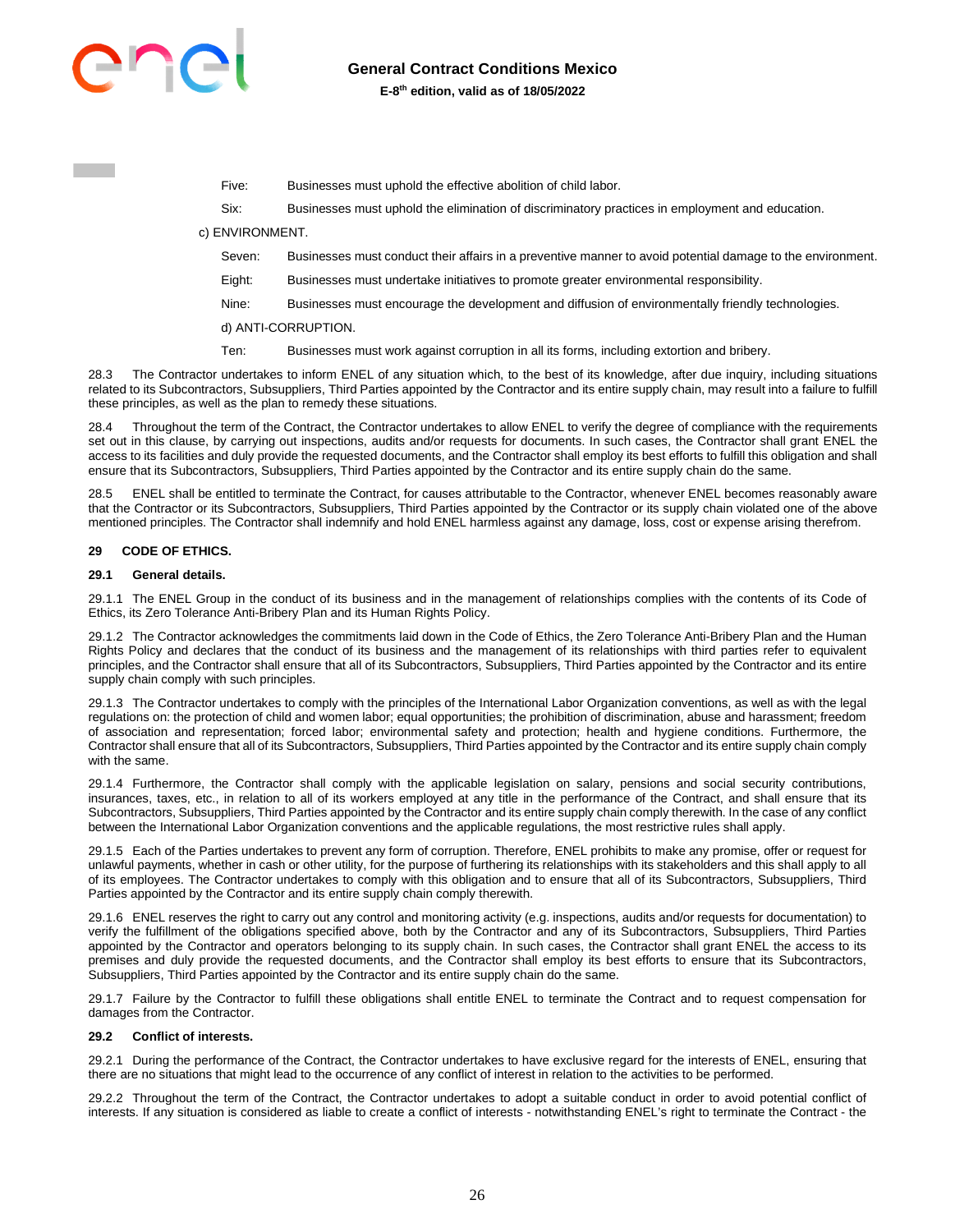

Contractor undertakes to promptly inform ENEL in writing and to follow its reasonable instructions, which shall be given after consultation and assessment of the requirements pointed out by the Contractor.

#### **29.3 Health and Safety.**

29.3.1 In ENEL, no work can be done compromising health & safety and/or environment. For this reason, as established in the Stop Work Policy, any risk situation or unsafe behavior shall determine the suspension of work and the restoration of health, safety and/or environmental conditions.

29.3.2 ENEL is strongly and constantly engaged in promoting and consolidating a culture of health, safety and environmental protection. Such commitment is further detailed in the "Declaration of Commitment to Health and Safety", the "Stop Work Policy" and the "Environmental Policy", available at the following addresses:

<https://globalprocurement.enel.com/es/documentos>, under the section "Other useful documents" and

<https://globalprocurement.enel.com/es/documentos/documentacion-salud-y-seguridad>and

<https://corporate.enel.it/en/company/policy-environmental-enel> **.** 

29.3.3 The Contractor acknowledges ENEL's commitment in promoting and consolidating a culture of health, safety and environmental protection, and undertakes to comply with the same principles and with the provisions of the HSE Terms, as well as to ensure that its Subcontractors, Subsuppliers, Third parties engaged by the Contractor and its whole supply chain comply therewith.

#### **29.4 Integrity Clause.**

- a) By submitting the bid and/or accepting the Contract, the Contractor<sup>4</sup> declares:
	- to acknowledge the commitments undertaken by ENEL S.p.A. and the companies directly or indirectly controlled by ENEL (hereinafter "ENEL"), specified in the Code of Ethics, the Zero Tolerance Anti-Bribery Plan (ZTC), the Human Rights Policy, in order to comply with the relevant principles in the performance of its business activities and in the management of the relationships with third parties;
	- $\bullet$ <sup>5</sup> that to the best of its knowledge, the Contractor is not subject to any criminal proceedings in relation to tax crimes, crimes against the public administration, crimes against property, crimes against the personal freedom or the public order, environmental crimes;
	- $\bullet$  $6$  that the Contractor is not subject to any criminal investigation in respect of any matter, fact, or unlawful conduct constituting tax crimes, crimes against the public administration, crimes against property, crimes against the personal freedom or the public order, environmental crimes;
	- to be aware and to authorize for the purposes of assessing the professional conduct of the declarant and of the relevant Company, according to the second and third paragraph above - that ENEL may independently collect additional information, in order to assess the accuracy of the statements made, considering the necessary existence of duties of loyalty for the Company involved.
	- b) The Contractor undertakes to promptly inform and to provide all the relevant documents to ENEL:
		- 1) if the Contractor becomes aware of the opening of any criminal proceedings, referred to in the second paragraph of letter a) above;
		- 2) if the Contractor becomes aware of the opening any criminal investigation, referred to in the third paragraph of letter a) above.

ENEL reserves the right to examine, at its discretion, the aforementioned information, in order to assess the professional conduct of the Contractor and of the relevant Company.

#### **29.5 International sanctions.**

29.5.1 Each Party represents and warrants to the other Party that, to the best of its knowledge, after due inquiry, at the execution date of the Contract, neither such Party nor any of its officers, members of its governing body, shareholders owning at least a 5% interest in the Party's company or in any company of which such Party owns at least 50 % or is otherwise controlled by such Party, or is under common control by

<sup>4</sup> The Legal Representative of the Company **in his/her own right and on behalf of** (a) the owner and the technical director, in the case of individual companies; (b) the partners and the technical director, in the case of business partnerships; (c) the general partners and the technical director, in the case of limited companies; (d) the managers holding powers of representation,<br>the technical director and consortium, **of the Company where they perform their office** and, where applicable, **on behalf of the Parent Company and of the** (e) owner and the technical director, in the case of imited companies; (h) the partners and t the managers holding powers of representation, the technical director and the single member (natural person), or the majority shareholder in the case of companies with less than four members, in the case of other type of company or consortium, **of the Parent Company**.

<sup>5</sup> In relation to the Contractor and the persons listed in point 2.

 $6$  In relation to the Contractor and the persons listed in point 2.